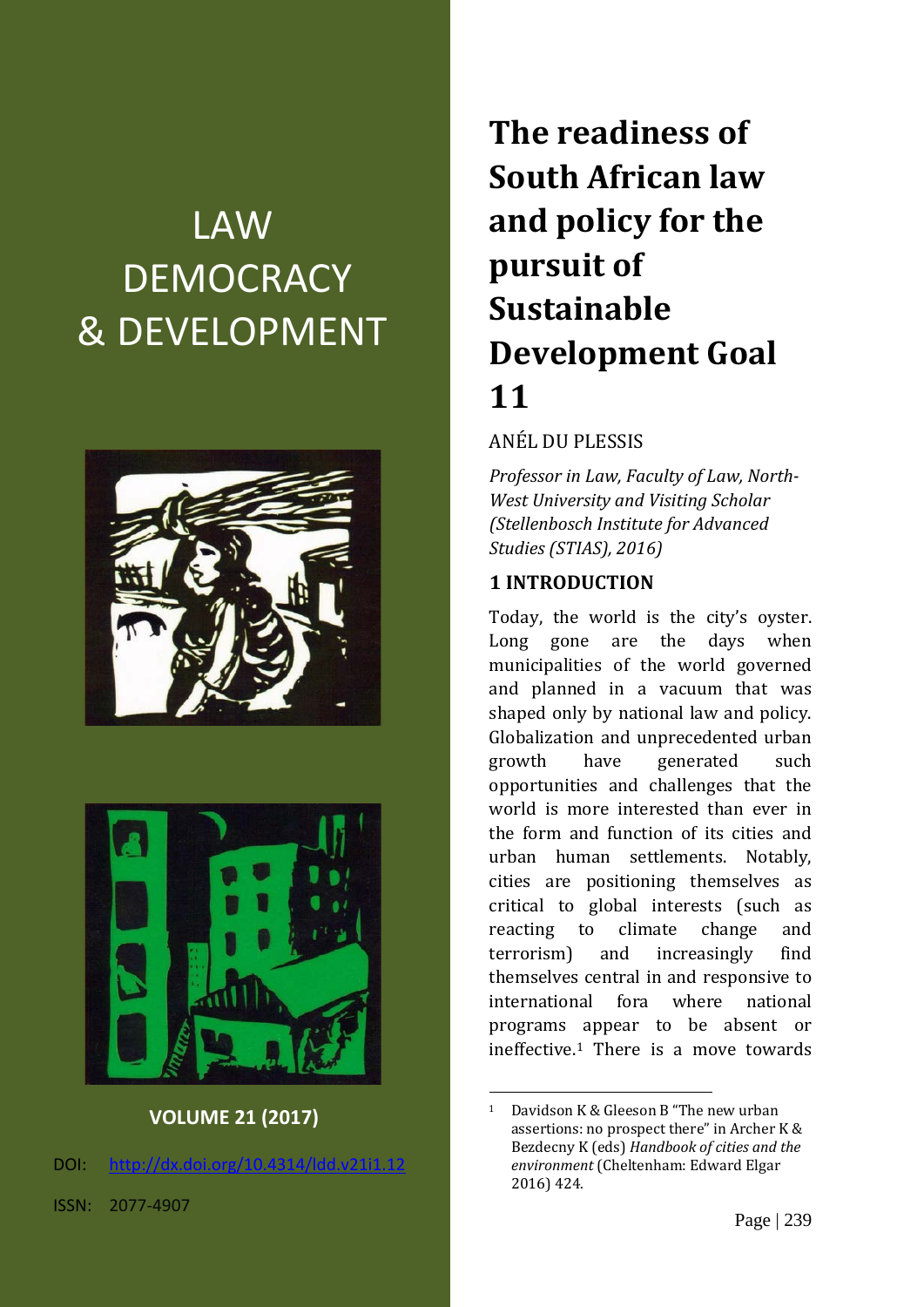"urban centrality", a system where "cities deploy…, individually and collectively, the power they have accrued over time to evade and dislodge state and other forms of territorial power mainly unnoticed by national governments".[2](#page-1-0) One of the most visible examples is climate politics, which is no longer confined to international or national forums – city governments actively develop and participate in transnational climate urban governance through city climate networks, for example. The growing body of scholarship on the Anthropocene also re-conceptualizes "the urb[an](#page-1-1)" and cities. In this context, cities cease to be viewed as "places where nature stops". <sup>3</sup> It thus came as no surprise when the Sustainable Development Goals (SDGs) included a goal dedicated to cities. Goal 11 is devoted to sustainable cities (as a metaphor for urban centres) and communities and the objective for the future is to make cities and human settlements inclusive, safe, resilient and sustainable.[4](#page-1-2) While sustainability is a far-reaching term, SDG 11 creates a very specific framework for cities and urban centres when one considers its ten supplementary targets. The targets are set for the year 2030 and speak to issues such as housing, cultural and natural resource protection, disaster risk reduction, resilience, service delivery, resource efficiency, mobility and development planning. The targets are relevant and necessary but the feasibility of their pursuit given the limited timeframe, remain to be seen.

The 17 SDGs are significant everywhere but are particularly meaningful in the African context. In 2015 the African Union Commission adopted its long-term Agenda 2063 – the Africa We Want<sup>[5](#page-1-3)</sup> and an accompanying first ten-year implementation plan.<sup>[6](#page-1-4)</sup> The Agenda has a strong regional flair focused on the challenges and resources of Africa but it also echoes many of the messages conveyed in the SDGs. None of its seven overarching aspirations speaks directly to urbanization or cities, but it is stated in the Agenda that the continent will accelerate the implementation of its program of action to provide opportunities for all Africans to have decent and affordable housing in clean, secure and well-planned environments, and to improve the livelihoods of the great percentage of people working and living in slums and informal settlements.[7](#page-1-5) The implementation plan foregrounds the need for increased investment in urban settlements: for instance to promote housing and reduce slums; to promote access to sustainable urban transport; to address the inadequacy of water systems; and to

<span id="page-1-0"></span><sup>2</sup> See Davidson & Gleeson (2016) 424. <u>.</u>

<span id="page-1-1"></span><sup>3</sup> Karaliotas L & Bettini G "Urban resilience, the local and the politics of the Anthropocene: reflections on the future of the urban environment" in Archer K & Bezdecny K (eds) *Handbook of cities and the environment* (Cheltenham: Edward Elgar 2016) 71.

<span id="page-1-2"></span><sup>4</sup> United Nations Development Program (UNDP) "Sustainable Development Goals" (date unknown), available at http://www.globalgoals.org/global-goals/sustainable-cities-and-communities/ (accessed 12 April 2017).

<span id="page-1-3"></span><sup>5</sup> African Union Commission "Agenda 2063 – the Africa we want" (2015), available at http://www.un.org/en/africa/osaa/pdf/au/agenda2063.pdf (accessed 12 April 2017) (Agenda 2063). Agenda 2063 was developed as a "Shared Strategic Framework for Inclusive Growth and Sustainable Development" for the African continent.

<span id="page-1-4"></span><sup>6</sup> African Union Commission "Agenda 2063: First Ten-year Implementation Plan 2014-2023" (2015), available at http://www.un.org/en/africa/osaa/pdf/au/agenda2063-first10yearimplementation.pdf (accessed 12 April 2017) (First Ten-year Implementation Plan).

<span id="page-1-5"></span><sup>7</sup> Paragraph 72(b) of Agenda 2063.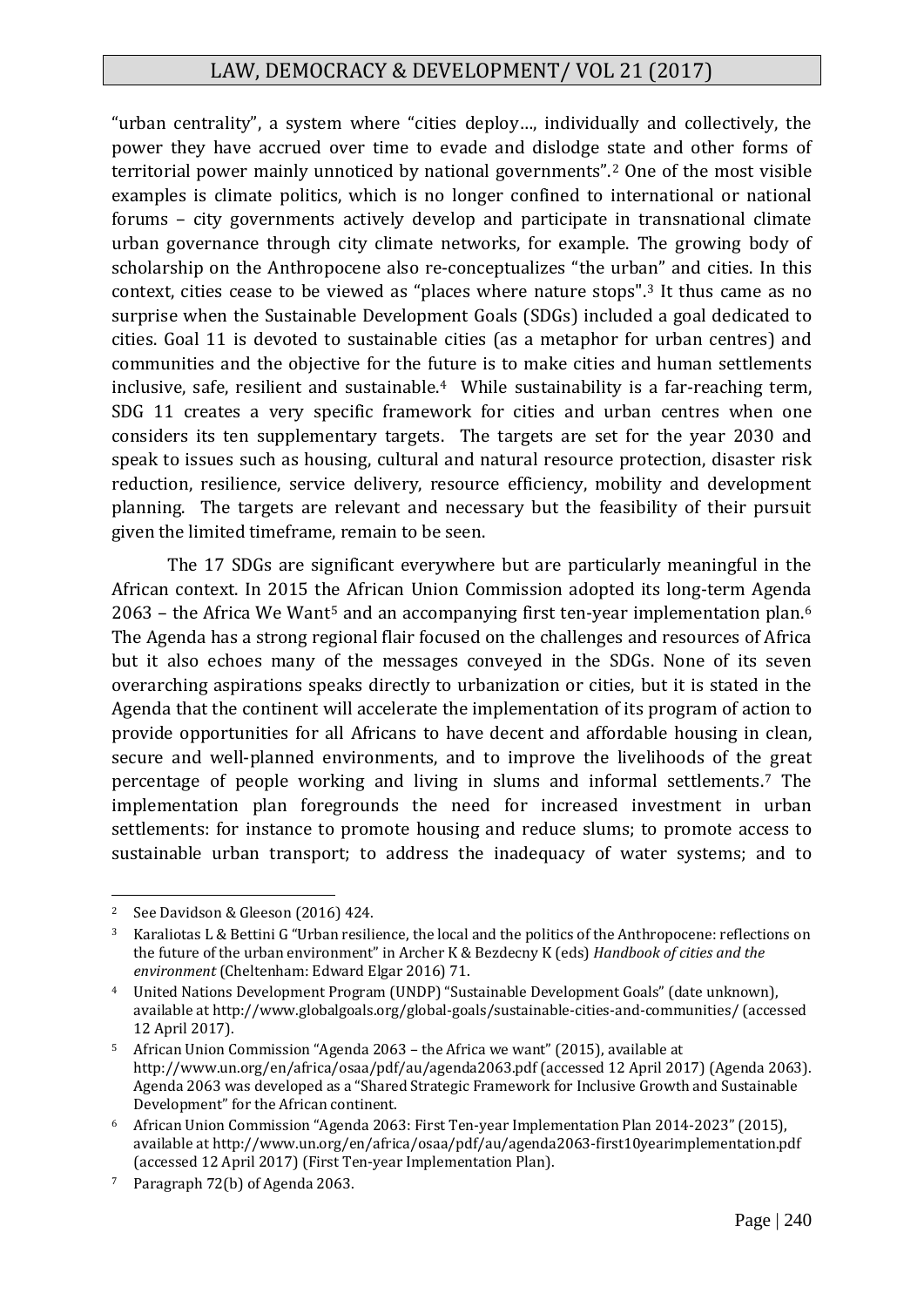improve internet connectivity and the provision of electricity. While they strive for improved governance, African countries are expected to put in place measures to ensure the full decentralization and rationalization of their fiscal and administrative functions and to build the associated capacities for municipalities and local government bodies.[8](#page-2-0)

The overall vision of SDG 11 echoes in many ways the vision that was set for the municipalities of South Africa after the demise of apartheid. In fact, SDG 11 now serves as an international torch light casting additional light on the trajectory that the country set out to embark on more than two decades ago. At first glance and not focusing on the timeframes as such, there is harmony and policy fit between what South Africa committed to after 1994 and the global organising principles on urban growth and development. In South Africa, the "legal" face of local government changed significantly with the adoption of the Constitution in 1[9](#page-2-1)96.<sup>9</sup> The Constitution unequivocally announced a new dispensation where local government would have autonomy and a place in the government system far more "powerful" than in the past.[10](#page-2-2) Developmental local government came into being. This was regarded as one of the definitive features of the new democratic dispensation. The White Paper on Local Government (1998) describes "developmental local government" as a local government system committed to working with the community to create sustainable human settlements which provide for a decent quality of life and meet the social, economic and material needs of communities in a holistic way.[11](#page-2-3) In this system of developmental local government municipalities have extensive, and mostly autonomous, legislative and executive authority, including the power to raise revenue through the imposition of rates and other taxes, levies, duties and loans. The principle of subsidiarity is also reflected in the Constitution to the extent that section 156(4) determines that under specified conditions, the national and provincial authorities must assign to a municipality the administration of a 'national' or 'provincial' matter which necessarily relates to local government. Local government further functions in a system of co-operative governance where it is expected of all functionaries in all three spheres of government to provide effective, transparent, accountable and coherent government in a manner that does not violate the geographical, functional or institutional integrity of another organ of State.

While the law and policy framework on local government creates a strong sense of what ought to be, it is the lived experiences of people, inter-governmental audit results, and visible changes in local government structures and functions that set the status quo. Recent reports on local governance in South Africa have revealed that there are issues of economic exclusion,<sup>[12](#page-2-4)</sup> unsustainable growth<sup>[13](#page-2-5)</sup> and financial

<span id="page-2-0"></span><sup>8</sup> First Ten-year Implementation Plan 69.

<span id="page-2-1"></span><sup>9</sup> Constitution of the Republic of South Africa, 1996 (the Constitution).

<span id="page-2-2"></span><sup>10</sup> See ch 7 of the Constitution. Local government comprises three categories of municipalities, namely, metropolitan, district and local.

<span id="page-2-3"></span><sup>11</sup> Section B: Developmental Local Government of the *White Paper on Local Government* (1998).

<span id="page-2-4"></span><sup>12</sup> See SA Cities Network *State of South African Cities Report 2016* (Braamfontein: SACN 2016) 126-159.

<span id="page-2-5"></span><sup>13</sup> See SA Cities Network (2016) 5-199.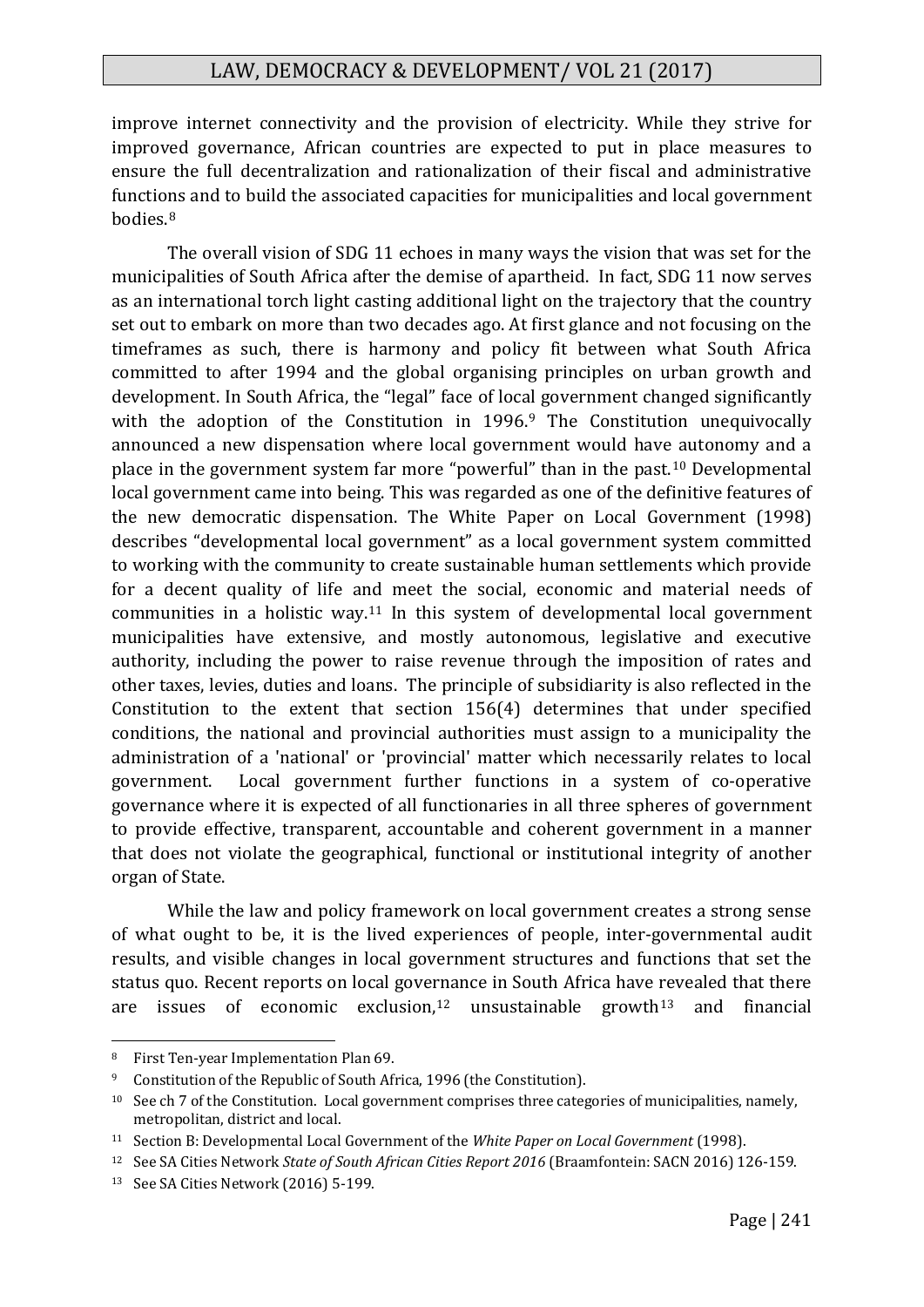mismanagement, <sup>14</sup> for example. There are, however, also exemplary developments in the area of mu[nic](#page-3-0)ipal [clim](#page-3-2)ate change mitigation and adaptation,[15](#page-3-1) smarter waste management technology, <sup>16</sup> and interesting projects on inner-city urban renewal.[17](#page-3-3) The messages are mixed, but one can safely conclude that developmental local government in South Africa is being stretched and challenged in various ways, including in the area of good local governance.[18](#page-3-4) It is therefore not unexpected that questions would arise surrounding the readiness of South African law and policy and governance practice to respond to the expectations of SDG 11 and its subsidiary targets.

Against the background of the above, this article notionally explores (a) the compatibility of existing South African law and policy with the sustainable city objective contained in SDG 11; (b) areas emphasized in SDG 11 that are underplayed or overstated in the current law and policy context; and (c) how to best charter some of the expected challenges in meeting the 2030 deadline set by SDG 11. The analysis is done from a law and policy perspective and focusses holistically on urban localities (ie on larger metropolitan cities as well as smaller urban areas such as towns). While undeniably necessary, a critical evaluation of local governance practice falls beyond the scope of this article.

# **2 CITIES AS GLOBAL ACTORS AND THE MAINSTREAM THINKING CAPTURED IN SDG 11**

City governments across the world have become global governance actors, a fact which must have been one of the impetuses behind the development of Goal 11 of the SDGs. What is meant by the term "global actor" in this context, given that local authorities are usually elected by, representative of, and responsible to local communities in complex national government structures? Stiglitz and Kaldor state:

"Many of today's major global governance challenges become tangible, urgent, and practical in cities worldwide. Urban leaders and activists have had to deal with many issues long before national governments and interstate treaties addressed them. Cities are sites where these challenges can be studied empirically and where policy design and implementation often is more feasible than at the national level. Among these global governance challenges are those concerning the environment: human insecurity, including the violence against people of all ages and a proliferation of racisms; and the sharp rise in economic forms of violence. Cities also

<span id="page-3-0"></span><sup>14</sup> See Auditor-General South Africa "Auditor-General reports an overall, encouraging five-year improvement in local government audit results" (2016), available at https://www.agsa.co.za/Portals/0/MFMA%202014-15/Section%201-9%20MFMA%202014- 2015/FINAL%20MEDIA%20RELEASE%20(MFMA%202016)%20FN.pdf (accessed 13 April 2017). <u>.</u>

<span id="page-3-1"></span><sup>15</sup> See, for example, Academy of Science of South Africa *Towards a low-carbon city – focus on Durban* (Pretoria: ASSAF 2013).

<span id="page-3-2"></span><sup>16</sup> See Nel S *Waste law and policy perspectives on municipal "land-fill to gas" CDM projects in South Africa* (unpublished LLM dissertation, North-West University, 2015).

<span id="page-3-3"></span><sup>17</sup> See, for example, Mail and Guardian Special Report *A strategic vision for Johannesburg* (2016), available at https://mg.co.za/article/2016-04-15-00-a-strategic-vision-for-johannesburg (accessed 13 April 2017).

<span id="page-3-4"></span><sup>18</sup> See the discussion on the state of the pursuit of well-governed cities in South Africa in SA Cities Network (2016) 203-235.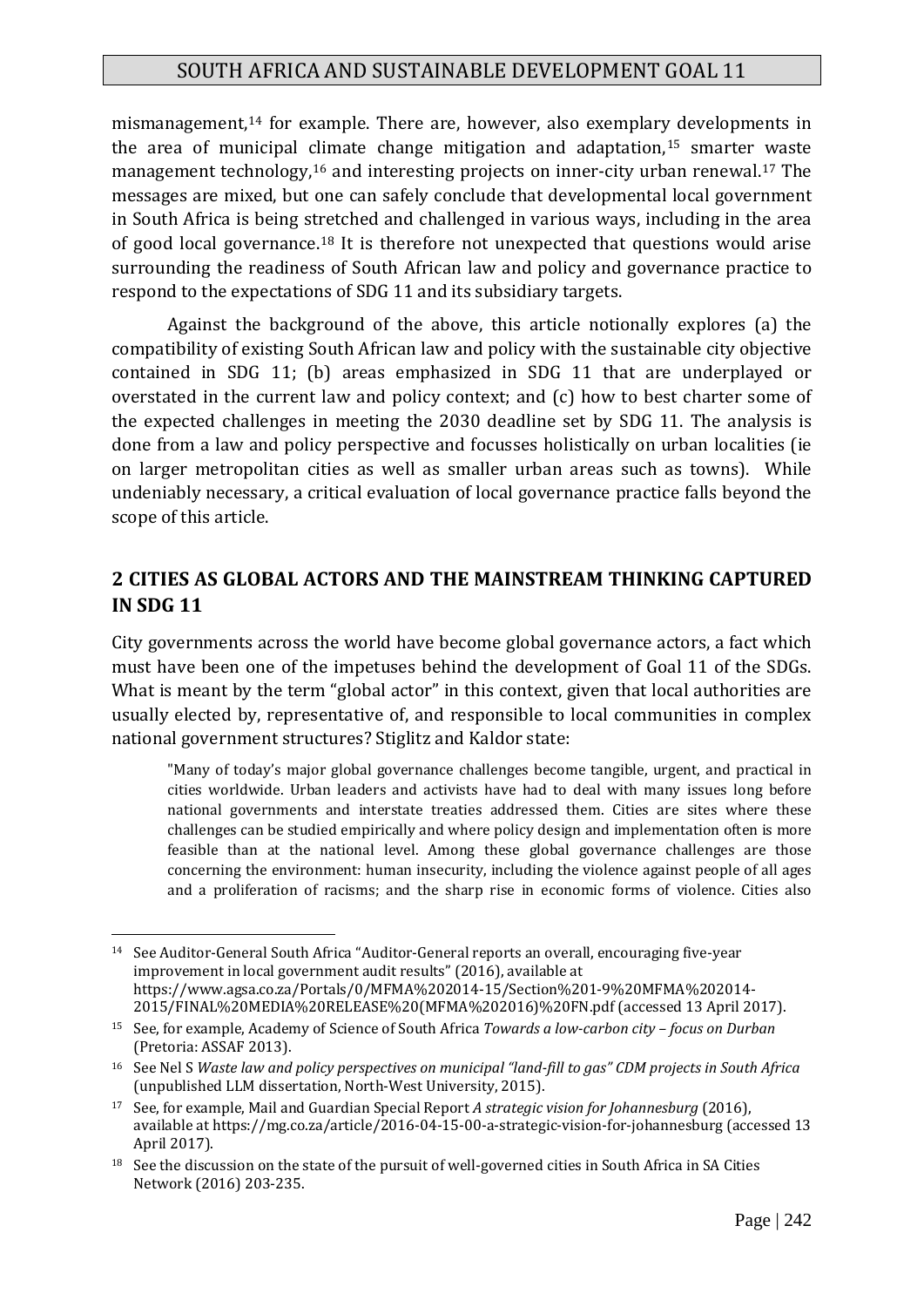constitute a frontier space for new types of environmentally sustainable energy sources, construction processes, and infrastructures."[19](#page-4-0)

Urbanization will continue to bring about major global and local changes; especially with many countries in the developing world now entering the high-growth and rapidtransition era of booming urban growth. One of the predicted impacts is the increased effect on the global carrying capacity of the earth. This has consequences for the making of decisions and policies on health, migration, production, the use of natural resources, land use, spatial planning, environmental governance, safety, resilience etc. The diffusion of governing power in, and new forms of governance relevant to, urbanization reinforce its impact on the global pursuit of sustainability – spatially, but also through the global economy, information flows and social networks.[20](#page-4-1)

It follows that cities and national governments today exist in a global system of polycentric governance, and a new governance architecture that conceive of a variety of centres of decision making and action that are formally independent of one another but that function within an interdependent system of relations. The net result, even though not yet fully understood, is that: (a) the pursuit of any global goal (eg sustainability) takes place in an institutional framework that operates worldwide at and between a variety of territorial and functional scales that, (b) involve a plethora of new and familiar State and non-State governance actors with varying degrees and types of governing authority.

With the publication of the 1987 Brundtland Report and its coining of the concept of sustainable development, the "remit of cities in addressing environmental issues was recast as central to the new agenda".[21](#page-4-2) The Report's Chapter 9 on "The Urban Challenge" argued that as most members of the world's future population will live in urban areas, cities should be central to the pursuit of sustainable development.<sup>[22](#page-4-3)</sup> There has since been growing emphasis on the city – a development that resonates with the view that today cities are sites "where policy design and implementation [are] more feasible than at the national level".[23](#page-4-4)

From a legal perspective, cities are government units. They are microgovernments (municipalities or local authorities) overseen by State authorities. Some cities are increasingly aware of their importance and of the necessity of fostering a growing dialogue among politically elected mayors (councils) and administrators to exchange best practices in sustainability governance. Some advocate common interests,

<span id="page-4-0"></span><sup>&</sup>lt;sup>19</sup> Sassen S "A focus on cities takes us beyond existing governance frameworks" in Stiglitz J & Kaldor M (eds) *[The quest for security: protection without protectionism and the challenge of global governance](http://columbia.universitypressscholarship.com/view/10.7312/columbia/9780231156868.001.0001/upso-9780231156868)* (New York: Columbia Press 2013) 243.

<span id="page-4-1"></span><sup>&</sup>lt;sup>20</sup> On these challenges and the role that cities might play in emerging global networks see further Khanna P *Connectography: mapping the global network revolution* (London: Weidenfeld & Nicolson 2016) 49-60.

<span id="page-4-2"></span><sup>21</sup> Bulkeley H & Betsill M "Rethinking sustainable cities: multilevel governance and the 'urban' politics of climate change" (2005) 14(1) *Environmental Politics* 42 at 44.

<span id="page-4-3"></span><sup>&</sup>lt;sup>22</sup> For a work critical of proclamations of a so-called "urban age" and the underlying statistics, see Brenner N & Schmid C "The 'urban age' in question" (2014) 38 *International Journal of Urban and Regional Research* 731.

<span id="page-4-4"></span><sup>23</sup> Sassen (2013) 243.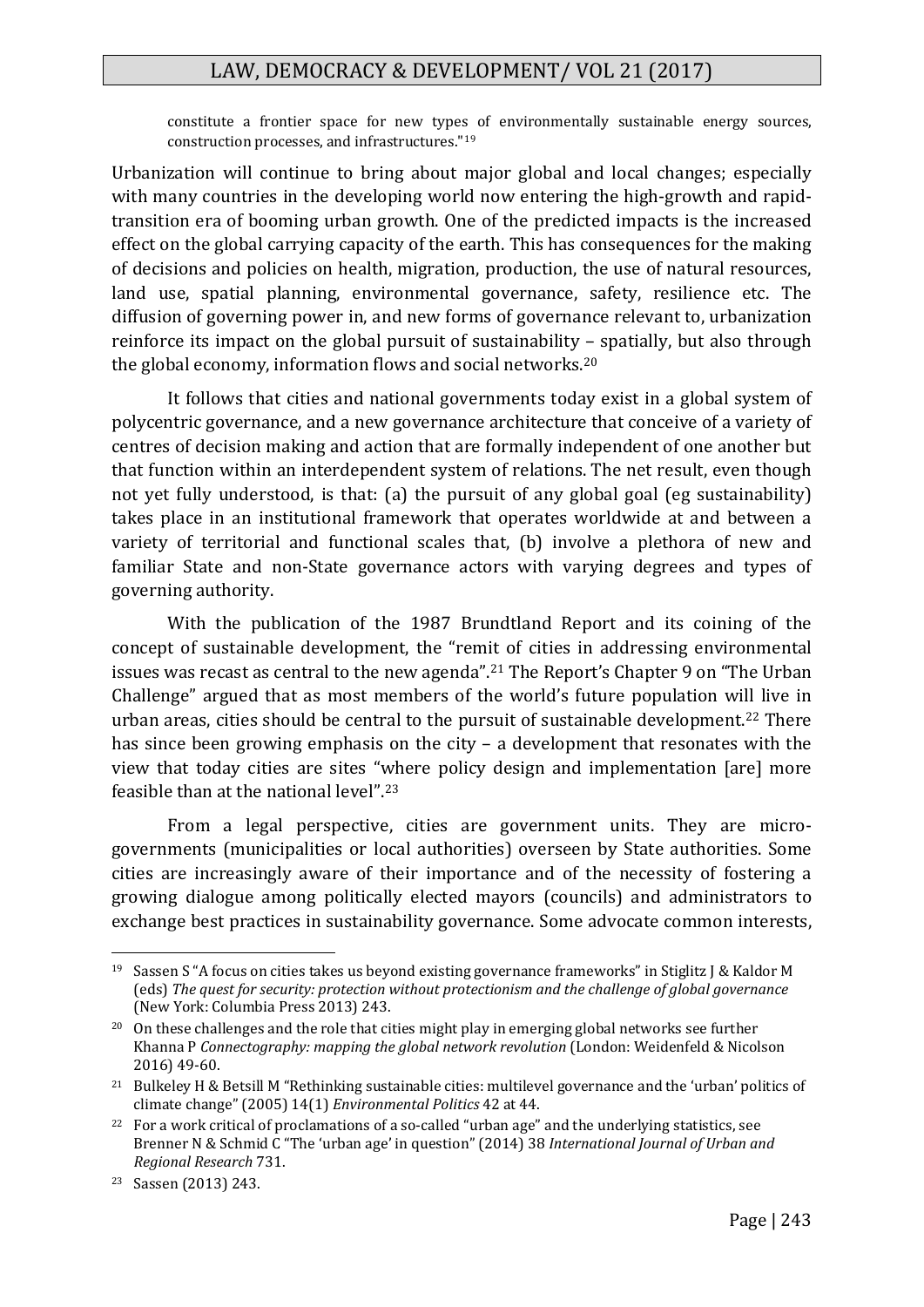such as, climate action and the optimization of new information technology systems.<sup>[24](#page-5-0)</sup> City governments are increasingly acknowledged as co-global governors to the extent that they participate directly and indirectly in matters of global governance. Various city governments increasingly have global "standing", both in the countries and governments of which they are part, but also in a collective sense as part of international networks of, and global forums for, cities, such as, the C40 Cities Climate Leadership Group<sup>[25](#page-5-1)</sup> and Local Governments for Sustainability (ICLEI).<sup>[26](#page-5-2)</sup> The view that State regulation at the national level has "hollowed out"[27](#page-5-3) tends to ring true. It has been stated that "central powers are being displaced upwards towards supra-national regulatory institutions, devolved downwards towards sub-national scales of governance such as regional and local states (cities) and they increasingly move horizontally to inter-regional and trans-local organizations".[28](#page-5-4) These shifts cause serious changes in the internal workings of governments, generally. They also have direct bearing on the management of environmental, social, economic and governance/political conditions within and by cities as well as on the way in which we understand cities to contribute to global sustainable development. In sum, these shifts create the canvass on which SDG 11 has been painted.

Goal 11 envisages that by 2030 the cities of the world should be safe, inclusive, resilient and sustainable.[29](#page-5-5) This goal is ambitious. It ultimately suggests global agreement that a sub-national scale of intervention is necessary for sustainable development; intervention that requires spatially targetted planning and various other actions across scales of government. Goal 11 endorses the view that globally cities (a) contribute to unsustainable development, but (b) can be drivers of change with respect to basic services, accessible and sustainable transport systems, human settlement planning, the reduction of the risk of disaster, climate change mitigation and adaptation etc. This duality finds itself in line with broader characterizations of cities and urban settlements as being simultaneously the source of pressing contemporary problems as well as the [an](#page-5-6)swer to these problems. The Goal is broadly framed, relates to various other SDGs, <sup>30</sup> and speaks to the dimensions of sustainable development – it is highly

<span id="page-5-0"></span><sup>&</sup>lt;sup>24</sup> See Aust HP "Shining cities on the hill? The global city, climate change, and international law" (2015) 26(1) *European Journal of International Law* 255 at 261-265. <u>.</u>

<span id="page-5-1"></span><sup>25</sup> See information on this global network at C40 "C40 Cities" (2017). Available at http://www.c40.org/ (accessed 13 April 2017).

<span id="page-5-2"></span><sup>&</sup>lt;sup>26</sup> See information on this global organization at ICLEI "Home" (2017). Available at http://www.iclei.org/ (accessed 13 April 2017).

<span id="page-5-3"></span><sup>&</sup>lt;sup>27</sup> Marcotullio PJ & McGranahan G "Scaling the urban environmental challenge" in Marcotullio PJ & McGranahan G (eds) *Scaling urban environmental challenges* (London: Earthscan 2007) at 9.

<span id="page-5-4"></span><sup>28</sup> Marcotullio & McGranahan (2007) 9.

<span id="page-5-5"></span><sup>&</sup>lt;sup>29</sup> See more on Goal 11 at United Nations Knowledge Platform "Sustainable Development Goal 11" (date unknown), available at https://sustainabledevelopment.un.org/sdg11 (accessed 13 April 2017).

<span id="page-5-6"></span><sup>30</sup> Eg Goals 1 (no poverty), 3 (good health and wellbeing), 6 (clean water and sanitation), 7 (affordable and clean energy), 8 (decent work and economic growth), 9 (industry, innovation and infrastructure), 10 (reduced inequality), 13 (climate action), and 16 (peace, justice and strong institutions).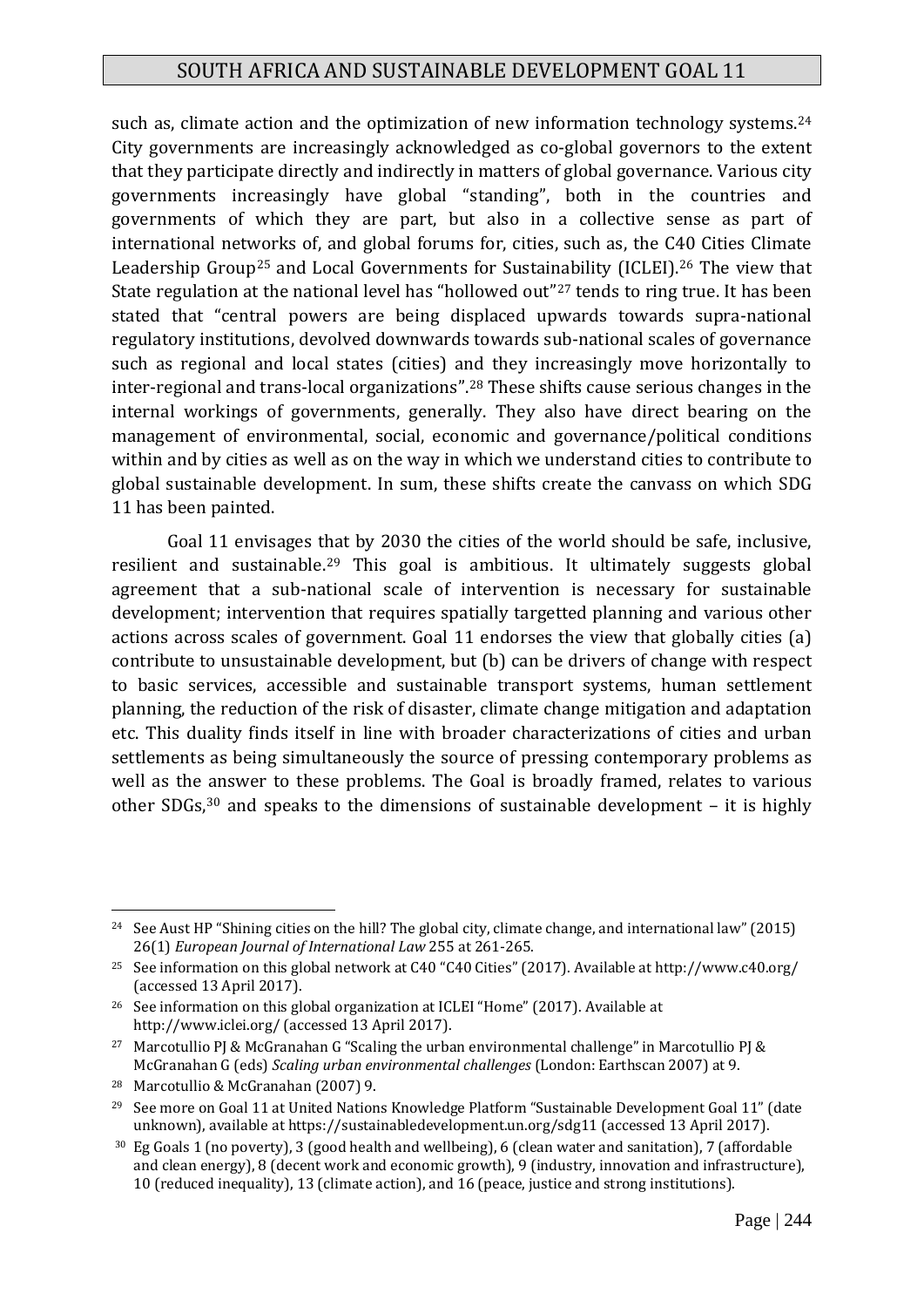inclusive, in accordance with the view that cities are pathways to social, economic and environmentally sustainable development.<sup>[31](#page-6-0)</sup>

As suggested earlier, the ambitiousness and reach of Goal 11 lie in its ten subsidiary targets. In 2015 the countries of the world agreed that in the 15 years up until 2030 they will: ensure access for all to adequate, safe and affordable housing and basic services; upgrade slums; provide access to safe, affordable, accessible and sustainable transport systems for all, improving road safety, notably by expanding public transport, with special attention to the needs of those in vulnerable situations, women, children, persons with disabilities and older persons; enhance inclusive and sustainable urbanization and the capacity for participatory, integrated and sustainable human settlement planning and management in all countries; protect and safeguard the world's cultural and natural heritage; significantly reduce the number of deaths and the number of people affected; substantially decrease the direct economic losses relative to global gross domestic product caused by disasters, including water-related disasters, with a focus on protecting the poor and people in vulnerable situations; reduce the adverse per capita environmental impact of cities, including by paying special attention to air quality and municipal and other waste management; provide universal access to safe, inclusive and accessible, green and public spaces, in particular for women and children, older persons and persons with disabilities; support positive economic, social and environmental links between urban, peri-urban and rural areas by strengthening national and regional development planning; by 2020, substantially increase the number of cities and human settlements adopting and implementing integrated policies and plans towards inclusion, resource efficiency, mitigation and adaptation to climate change, resilience to disasters, and develop and implement holistic disaster risk management at all levels; and support least developed countries in building sustainable and resilient buildings utilizing local materials. One of SDG 11's overarching objectives speaks to "sustainability" – the cities and human settlements of the world must be "sustainable". In short, SDG 11 envisages urban sustainability.

Various different typologies have been developed to group and understand the constituent elements of sustainable cities.[32](#page-6-1) One particularly meaningful conceptual arrangement that covers the basic concepts of the theory of "sustainable urbanism" centres upon the following seven elements: bioregionalism; urban form; land use; density; transportation / mobility; green infrastructure; and open space biodiversity networks.[33](#page-6-2) Many other typologies exist (including those fashioned by the subsidiary

<u>.</u>

<span id="page-6-0"></span><sup>&</sup>lt;sup>31</sup> Note that some regard the Goal 11 terminology as problematic. There is possible tension in the wording of the Goal that deals with overlapping and contradictory aspirations of inclusion, safety, sustainability and resilience. The SDGs nonetheless denote cities as drivers of both localized and global urban transformation.

<span id="page-6-1"></span><sup>32</sup> See, for example, Doust K "Toward a typology of sustainability for cities" (2014) 1(3) *Journal of Traffic and Transport Engineering* 180, Jabareen JR "Sustainable urban forms: their typologies, models and concepts" (2006) 26 *Journal of Planning Education and Research* 38, and Kasioumi E "Sustainable urbanism: vision and planning process through an examination of two model neighborhood developments" (2011) 24 *Berkeley Planning Journal* 91 at 91-94.

<span id="page-6-2"></span><sup>33</sup> Pizarro RE "North American and European sustainable urbanism: toward a theoretical model for sustainable urban design" in Archer K & Bezdecny K (eds) *Handbook of cities and the environment* (Cheltenham: Edward Elgar 2016) 87.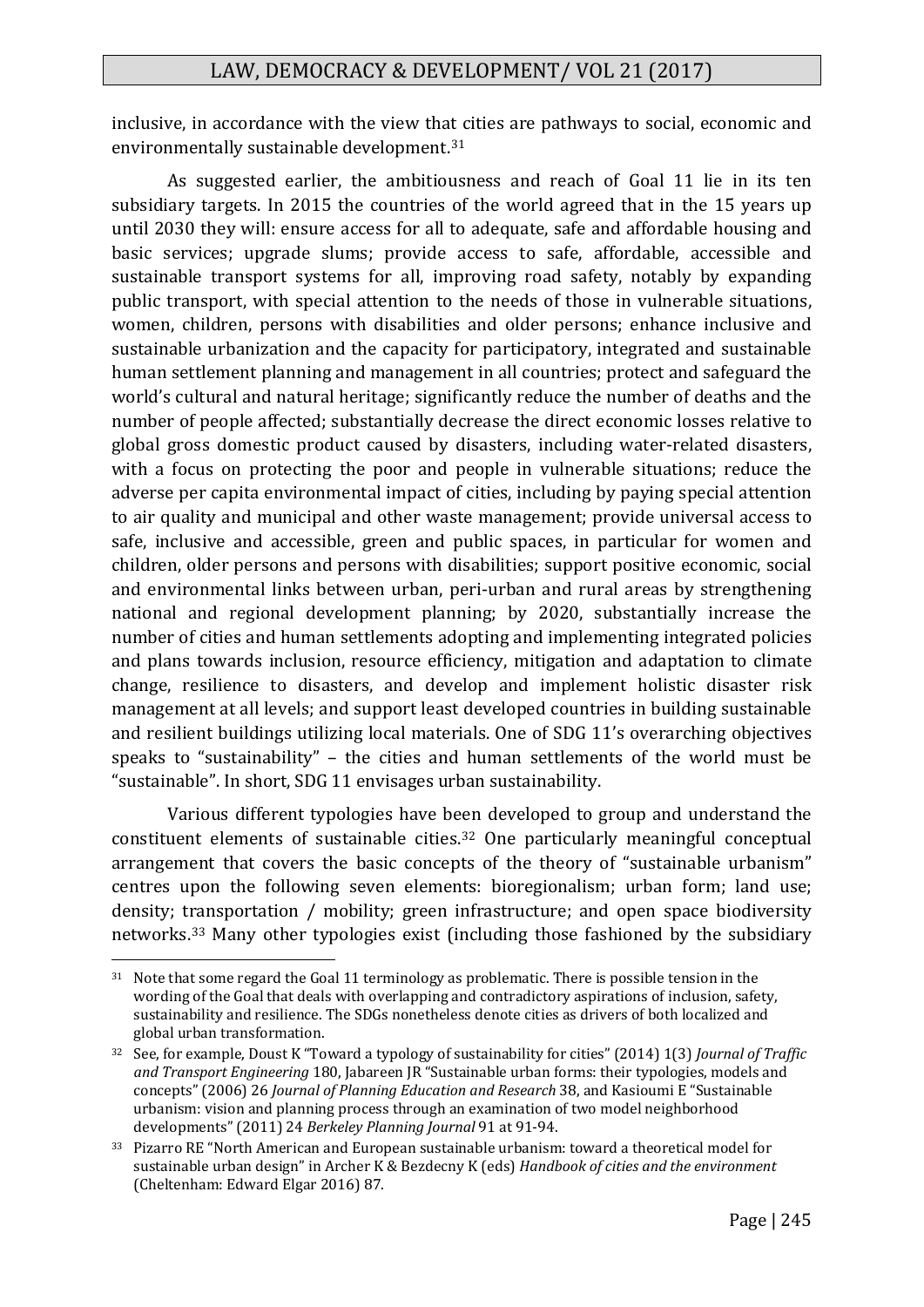SDG 11 targets) but what we get from the theory of sustainable urbanism is that cities must pursue the following: Bioregionalism by means of which cities aim at local and regional self-sufficiency, and take full advantage of, and nurture local / regional food production, the local / regional economy, power production, and other activities that sustain and support their populations.<sup>[34](#page-7-0)</sup> In the South African context one may expect a dedication to bioregionalism to result in policy, law or behavioural trends that advance local economic development<sup>[35](#page-7-1)</sup> and that serve as an incentive to produce, support and expand locally. With South Africa being reported as the third most biodiverse country in the world and the only country to contain an entire floral kingdom within its borders, the element of bioregionalism is very relevant.<sup>[36](#page-7-2)</sup> It has been reported that some cities in the country are already exploring ways of using the planning of land use to enable the natural and built environment to co-exist in such a way as to maintain ecological infrastructure and to protect biodiversity.[37](#page-7-3)

Cities must focus and improve on their "urban form", a term which refers to the physicality of the city as an interconnected system of masses (eg buildings) and voids (eg spaces), and which is further associated with energy consumption, mobility and transportation, and with other less physical aspects, such as, social interaction, a sense of place and the feeling of enclosure within the urban fabric.[38](#page-7-4) Understood in this way, the matter of urban form is highly relevant in the South African context, where the urban space still exhibits the stark features of planning for apartheid. Several of South Africa's urban areas still consist of variously built and haphazardly situated patchworks, disconnected in terms of transportation, uneven in the provision of services, such as electricity, still reliant on coal-based sources of energy, impervious to social interaction and people's feelings, and hostile to a sense of inclusion.[39](#page-7-5) A matter of grave concern is that, despite the progress achieved in housing delivery, human settlement patterns in South Africa remain dysfunctional across the country, the housing market is fractured, there is inequitable access to its workings and benefits, and there is an ongoing housing affordability problem.[40](#page-7-6)

It is further expected of cities to ensure mixed land use which places residential, commercial and institutional activities together within the city's bounds. This follows from the idea that historical strict separation added to low-density, low-rise and autodependent urban environments.[41](#page-7-7) The urban planning landscape in South Africa has a history of fragmentation and of having played a particularly prominent role in the

-

<span id="page-7-5"></span><sup>39</sup> SA Cities Network (2016) 198-199.

<span id="page-7-0"></span><sup>34</sup> See Pizarro (2016) 89-90.

<span id="page-7-1"></span><sup>&</sup>lt;sup>35</sup> For some perspectives on the meaning of local economic development in the South African context, see Humby T "Local economic development" in Du Plessis A (ed) *Environmental law and local government in South Africa* (Cape Town: Juta 2015) 195-199.

<span id="page-7-2"></span><sup>36</sup> SA Cities Network (2016)189.

<span id="page-7-3"></span><sup>37</sup> SA Cities Network (2016) 189.

<span id="page-7-4"></span><sup>38</sup> Pizarro (2016) 91.

<span id="page-7-6"></span><sup>40</sup> Department of Human Settlements *Towards a policy foundation for the development of human settlements legislation* (Pretoria: The Department 2015) 6.

<span id="page-7-7"></span><sup>41</sup> See Pizarro (2016) 95.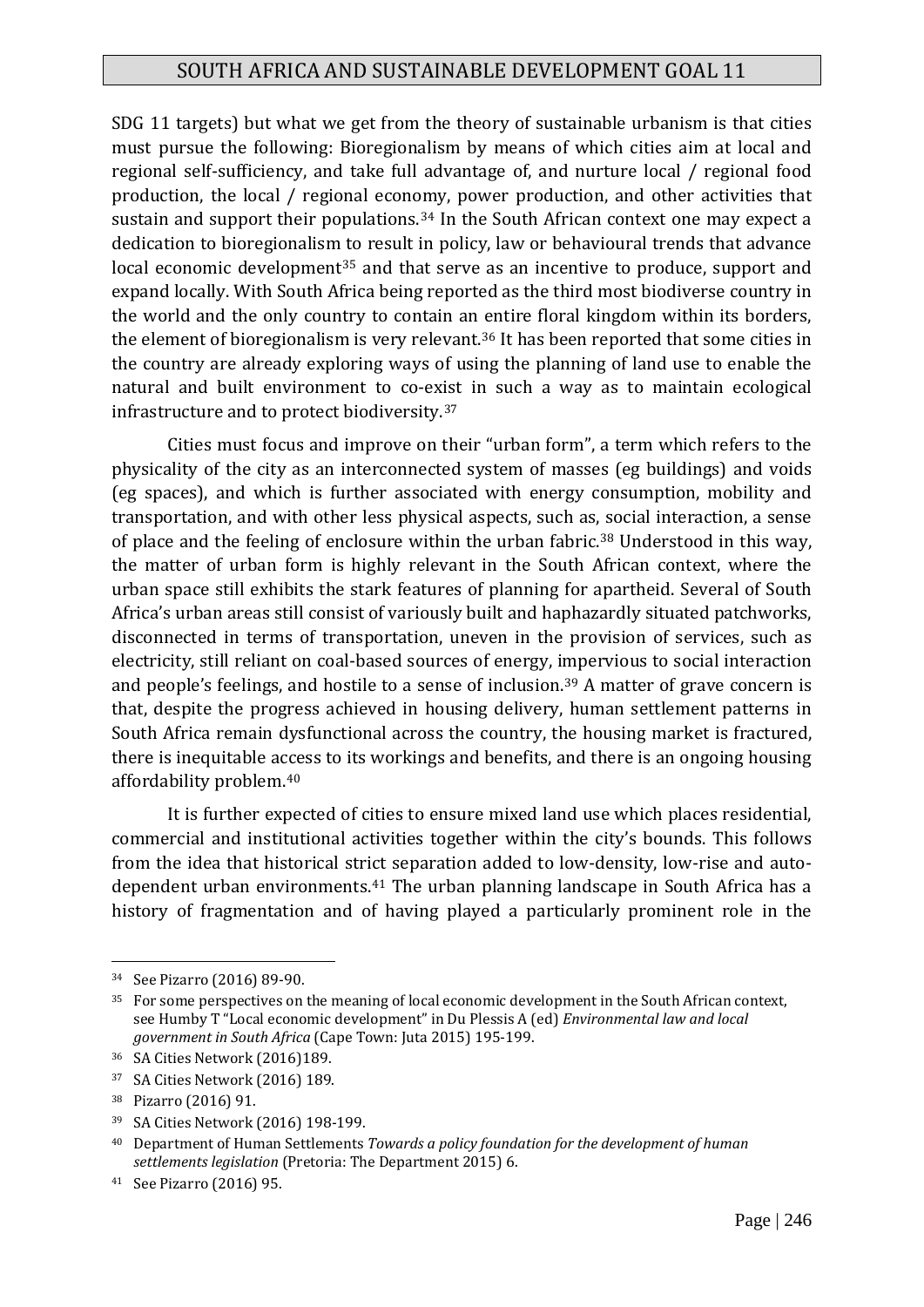realization of the ideology of apartheid. [42](#page-8-0) The notion of sustainable cities is therefore particularly meaningful for the country.

Density is the next dimension of sustainable urbanism and is directly related inter alia to the reduction of greenhouse gases – "[t]he feasibility of mass public transit by way of buses, light rail (trams), metros, and trains, one of the main strategies to reduce greenhouse gas emissions, depend[s o](#page-8-1)n how many people within a given urban area … are likely to use those services". <sup>43</sup> Density is directly dependent on spatial planning but strategic planning and economic trends are as influential in this regard. In South Africa there is a need for regeneration and densification to develop integrated social neighbourhoods. The understanding is that in South Africa "compact cities" may contribute to "a spatially transformed city in its broadest sense of achieving social, economic and environmental values".[44](#page-8-2)

To be sustainable, cities and other urban settlements must question and devise sustainable urban transport systems – a contentious project, given the historical design of many cities.[45](#page-8-3) What is known, though, is that a sustainable urban transport system leans towards human-powered transport (eg walking and cycling) and is highly dependent on the matter of density. It has also been stated in the context of the Global North that "(t)he exponential growth of ride sharing, car sharing, car-clubs and last-mile delivery services are just the beginning of a global shift away from personal vehicle ownership to a shared, on-demand model".[46](#page-8-4) The transportation and mobility context in South Africa is as relevant but quite different from that of many countries in the Global North. The law and policy framework applicable to shared mobility mod[es](#page-8-5) has a long and complex history, closely tied to the impacts of the apartheid system. <sup>47</sup> Aspects of mobility have for the past five decades been regulated in terms of a fragmented law and policy framework. This is so despite the understanding that urban public transport networks and systems continue to be critically important, given the "spatial marginalization of the urban poor who live in state-subsidized housing and informal settlements on the periphery of large cities".<sup>[48](#page-8-6)</sup>

Cities are expected further to rethink conventional infrastructure systems, such as, those supporting the provision of water services, chemical-based sewage treatment, and coal-based electricity and sewage treatment plants.<sup>[49](#page-8-7)</sup> It is expected that cities will move towards "green infrastructure", a term which refers to the systems already described above, albeit powered by non-fossil fuel sources of energy and non-chemicalbased or oil-based products, in smaller decentralized facilities located in

<sup>42</sup> See Van Wyk J *Planning law* 2nd ed (Cape Town: Juta 2012) 1. <u>.</u>

<span id="page-8-1"></span><span id="page-8-0"></span><sup>43</sup> Pizarro (2016) 96-97.

<span id="page-8-2"></span><sup>44</sup> SA Cities Network (2016) 199.

<span id="page-8-3"></span><sup>45</sup> Pizarro (2016) 98-101.

<span id="page-8-4"></span><sup>46</sup> Pizarro (2016) 101.

<span id="page-8-5"></span><sup>47</sup> Walters J "Overview of public transport policy developments in South Africa" (2013) 39(1) *Research in Transportation Economics* 34 at 35.

<span id="page-8-6"></span><sup>48</sup> SA Cities Network (2016) 136.

<span id="page-8-7"></span><sup>49</sup> Pizarro (2016) 102.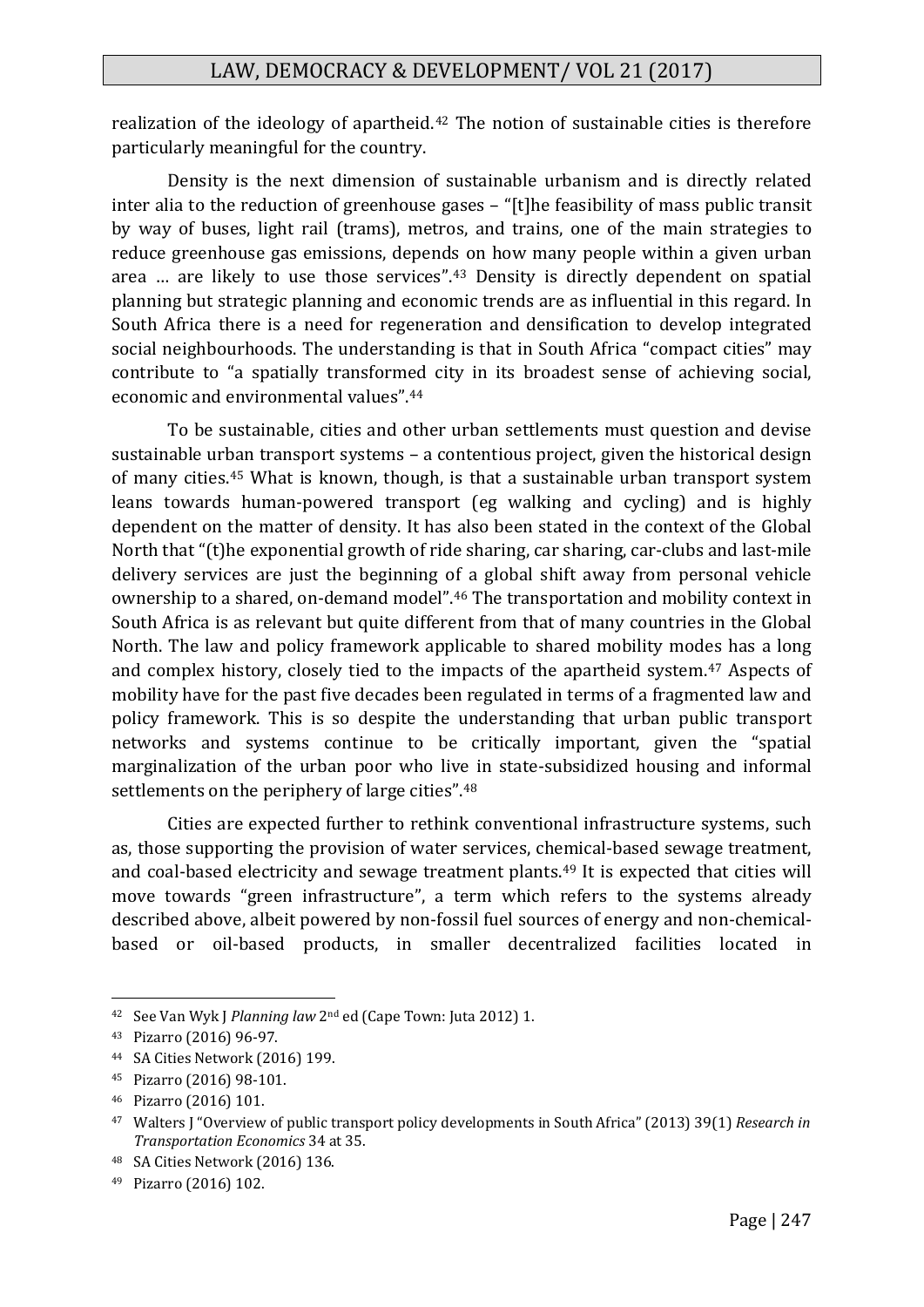neighbourhoods or urban districts.[50](#page-9-0) The demand for city infrastructure upgrades and expansion is great in South Africa. For example, the existing landfills (dumping in landfills is still the most common method of waste disposal) are not coping with the volumes of waste generated.[51](#page-9-1) This element of sustainable urbanism is also relevant from the perspective of the country's commitment to progressively cutting the use of coal-based energy in response to the need for climate change mitigation and to aggressively preserve scarce water resources.

The last of the elements of urban sustainability in the typology of Pizarro is the rethinking of the use of open spaces.[52](#page-9-2) The idea is that open spaces should be thought of not only as green open spaces dotting the urban landscape but also as wildlife and native vegetation corridors doubling as recreational spaces and areas for placing some green infrastructure (eg constructed wetlands to clean grey water). The overall idea is that local indigenous vegetation and wildlife should be preserved and enhanced in open spaces and through biodiversity networks.<sup>[53](#page-9-3)</sup> In South Africa not much attention has thus far been paid to the mainstreaming of the notion of urban ecology, but some city governments, such as eThekwini Metropolitan Municipality, have adopted an openspace management system. The eThekwini D'MOSS is "a system of open spaces, some 74 000 ha of land and water, that incorporates areas of high biodiversity value linked together in a viable network of open spaces".[54](#page-9-4) As far as could be established there is not yet any dedicated process or requirement to force the use of indigenous species in the development and upgrade of open spaces.[55](#page-9-5)

Post the SDG's adoption, changes in local governance systems, law (and enforcement, in institutional design and in the domestic spread of governing authority will be critical to stimulating the pursuit of Goal 11. This thinking is reinforced by Sassen's claim[:56](#page-9-6)

"Urban complexity and diversity are augmented by the fact that urban sustainability requires engaging the legal systems and profit logics that underlie and enable many of the environmentally damaging aspects of our societies. The question of urban sustainability cannot be reduced to modest interventions that leave these major systems untouched. The actual features of these systems vary across countries and across the North-South divide. Although in some of the other environmental domains it is possible to confine the discussion of the subject to scientific knowledge, this is not the case when dealing with cities. Nonscientific elements are a

<span id="page-9-0"></span><sup>50</sup> Pizarro (2016) 102-108.

<span id="page-9-1"></span><sup>51</sup> SA Cities Network (2016) 177.

<span id="page-9-2"></span><sup>52</sup> Pizarro (2016) 109.

<span id="page-9-3"></span><sup>53</sup> Pizarro (2016) 109.

<span id="page-9-4"></span><sup>54</sup> See Ethekwini Metropolitan Municipality "What is the Durban Metropolitan Open Space System" (2011), available at

http://www.durban.gov.za/City\_Services/development\_planning\_management/environmental\_planni ng\_climate\_protection/Durban\_Open\_Space/Pages/-What-is-the-Durban-Metropolitan-Open-Space-System.aspx (accessed 19 April 2017).

<span id="page-9-5"></span><sup>55</sup> For a discussion of the meaning and relevance of urban ecology as understood in the South African context, see Du Toit M & Cilliers S "Urban ecology" in Du Plessis A (ed) *Environmental law and local government in South Africa* (Cape Town: Juta 2015) 756.

<span id="page-9-6"></span><sup>56</sup> Sassen (2013) 240.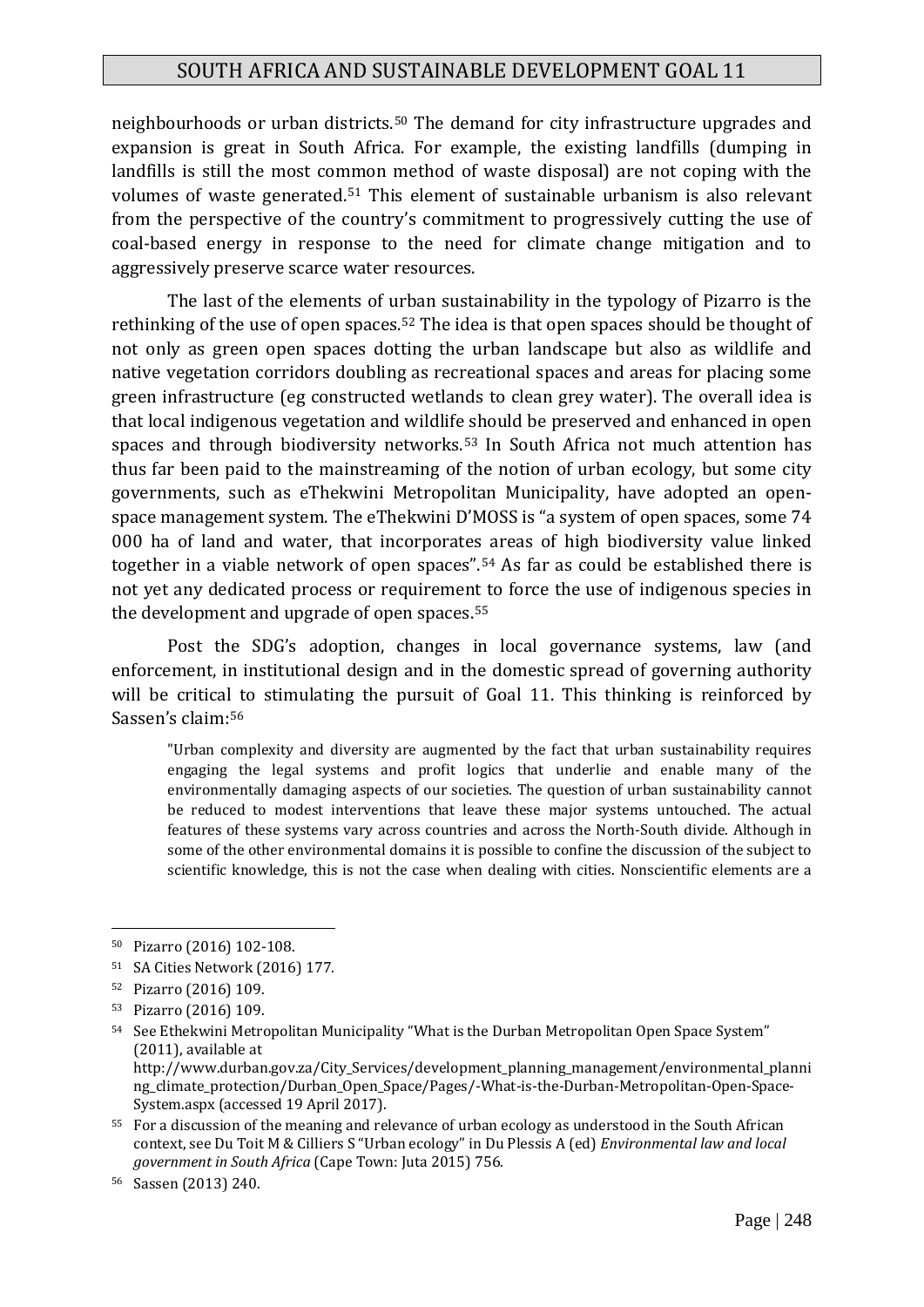crucial part of the picture. Questions of power, poverty and inequality, and of ideology and cultural preferences are all part of the question and the answer."

For SDG 11 to be realized in domestic local government dispensations, introspection is inevitable. How local authorities govern and where they put the emphasis in planning and budgeting, for example, must be evaluated and modified where necessary. However, it will be easier to effect change and to escalate the necessary action in a national law and policy environment that is responsive and accommodating. The next section proceeds to question to what extent the normative objectives set for "sustainable" cities and human settlements in SDG 11 fit the existing framework law and policy for local government in South Africa.

#### **3 COMPATIBILITY OF SOUTH AFRICAN LOCAL GOVERNMENT LAW AND POLICY**

South Africa has a fairly young yet extensive local government law and policy framework dealing with the systems, structures, financial management, demarcation etc of cities and other municipalities. Given that this framework has been in existence for a number of years already, it seems fair to question to what extent it reflects and complements the priorities and subsidiary objectives of SDG 11 as a specific articulation of the elements of sustainable urbanism. Such exploration may in fact help to identify some of the synergies and potential gaps between the global vision for sustainable urbanism and South Africa's domestic vision for its own medium- to long-term urban development. For this purpose it is also significant that South Africa recently adopted its national Integrated Urban Development Framework (IUDF) and Implementation Plan  $(2016).57$  $(2016).57$ 

#### **3.1 The legal framework**

The core suite of local government legislation comprises the Local Government: Municipal Systems Act 32 of 2000 (Systems Act), the Local Government: Municipal Finance Management Act 56 of 2003 (MFMA), and the Local Government: Municipal Structures Act 117 of 1998. These Acts function in tandem with other key legislation, eg the Local Government: Municipal Demarcation Act 27 of 1998 and the Local Government: Municipal Property Rates Act 6 of 2004.

The Constitution is, however, where it all starts. The Constitution is rather vocal on the notion of local government as a partner in the country's pursuit of sustainable development. From Chapter 7 of the Constitution one gathers that the constitutional objectives, duties and status of municipalities unequivocally speak to development, with the municipalities forming the autonomous yet co-dependent local sphere of government.[58](#page-10-1) The objects of local government include: to ensure the provision of

<span id="page-10-0"></span><sup>57</sup> Department of Cooperative Government and Traditional Affairs "Integrated Urban Development Framework" (2016), available at http://www.cogta.gov.za/?programmes=the-integrated-urbandevelopment-framework-iudf (accessed 19 April 2017). -

<span id="page-10-1"></span><sup>58</sup> See ss 151-154 & 156 and ch 3 of the Constitution.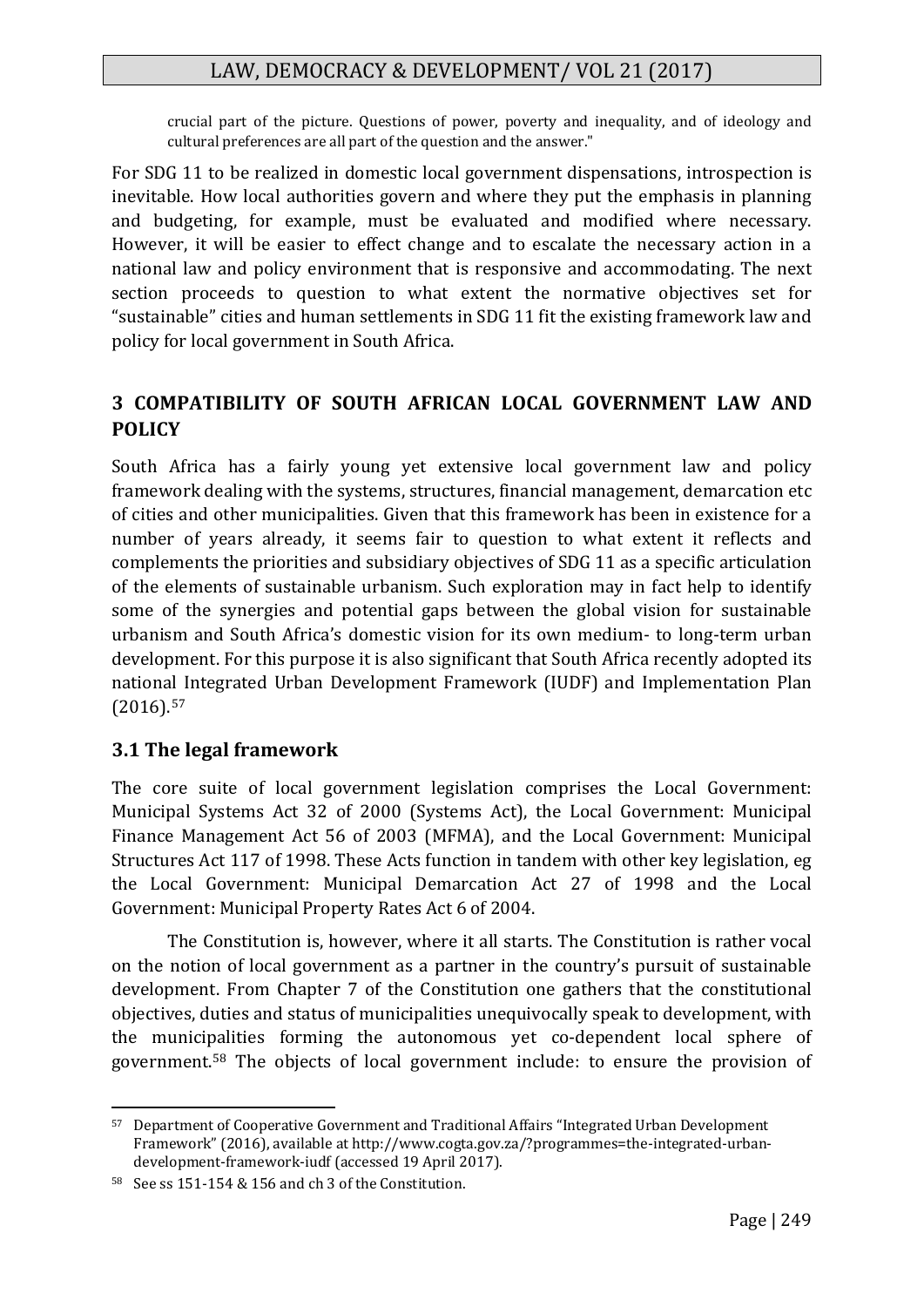services to communities in a sustainable manner; to promote a safe and healthy environment; and to encourage the involvement of communities in matters of local government.[59](#page-11-0) The most prominent development duty of local government is to structure and manage municipal administrations, budgetting and planning processes in such a way that they prioritize the basic needs of the community while also promoting their social and economic development.[60](#page-11-1) These provisions must be read with the division of government authority as captured in Schedules 4 and 5 of the Constitution and the principles of co-operative government provided in Chapter 3. From the latter we learn that municipalities have legislative and/or executive authority over matters, such as, electricity provision, local transp[or](#page-11-2)tation, air quality management, noise control, and domestic waste management, <sup>61</sup> but that the execution of municipal authority happens in a system of shared government power, with provincial and national authorities having an oversight, co-ordinating and monitoring function, for example.[62](#page-11-3) It is also relevant for present purposes to note that section 24 of the Constitution affords everyone in South Africa the right to an environment that is not detrimental to health or wellbeing<sup>[63](#page-11-4)</sup> and the right to an environment that is protected, but with due acknowledgment of the need for ecologically sustainable development.<sup>[64](#page-11-5)</sup> The fulfilment of this right is as much the duty of South Africa's city governments as it is the duty of the national and provincial government spheres.<sup>[65](#page-11-6)</sup>

An inclusive reading of the body of local government Acts shows that the focus of its substantive content does not fall on "sustainable urbanism" as such, the term referring broadly to the application of principles underlying [sustainability](https://en.wikipedia.org/wiki/Sustainability) and resilience to the [design,](https://en.wikipedia.org/wiki/Urban_design) [planning,](https://en.wikipedia.org/wiki/Urban_planning) and administration/operation of [cities](https://en.wikipedia.org/wiki/Cities) and urban localities. The focus in South African local government law in relation to the elements of sustainable urbanism is at best, at this moment, primarily directed at the immediate and short- to medium-term (5-year) development needs and related expectations of community members. The legal framework translates these needs and expectations into the language of (basic) service delivery, measures to advance participatory democracy and operational requirements related to planning, procurement, budgetting, performance management etc. Unlike the principles of environmental management that one finds in the National Environmental Management Act 107 of 1998 or the spatial planning principles in the Spatial Land-Use Management Act 16 of 2013 (SPLUMA), for example, there is no coherent set of statutorily entrenched principles for sustainable urbanism or the pursuit and maintenance of sustainable human settlements. One may

<span id="page-11-0"></span><sup>59</sup> See ss  $152(1)(b)$  & (e) of the Constitution. <u>.</u>

<span id="page-11-1"></span><sup>60</sup> See s 153(a) of the Constitution.

<span id="page-11-2"></span><sup>61</sup> See Schedules 4B & 5B of the Constitution.

<span id="page-11-3"></span><sup>62</sup> See ch 3 and s 154 of the Constitution, for example.

<span id="page-11-4"></span><sup>63</sup> See s 24(a) of the Constitution.

<span id="page-11-5"></span> $64$  See s 24(b) of the Constitution. For a discussion of the duties of local government arising from the environmental rights in the Constitution, see Feris L "Environmental rights protected in the Constitution of South Africa" in Du Plessis A (ed) *Environmental law and local government in South Africa* (Cape Town: Juta 2015) at 219-240.

<span id="page-11-6"></span><sup>65</sup> For an extensive discussion of this matter, see Du Plessis A *Fulfilment of South Africa's constitutional environmental right in the local government sphere* (LLD thesis, North-West University, 2009).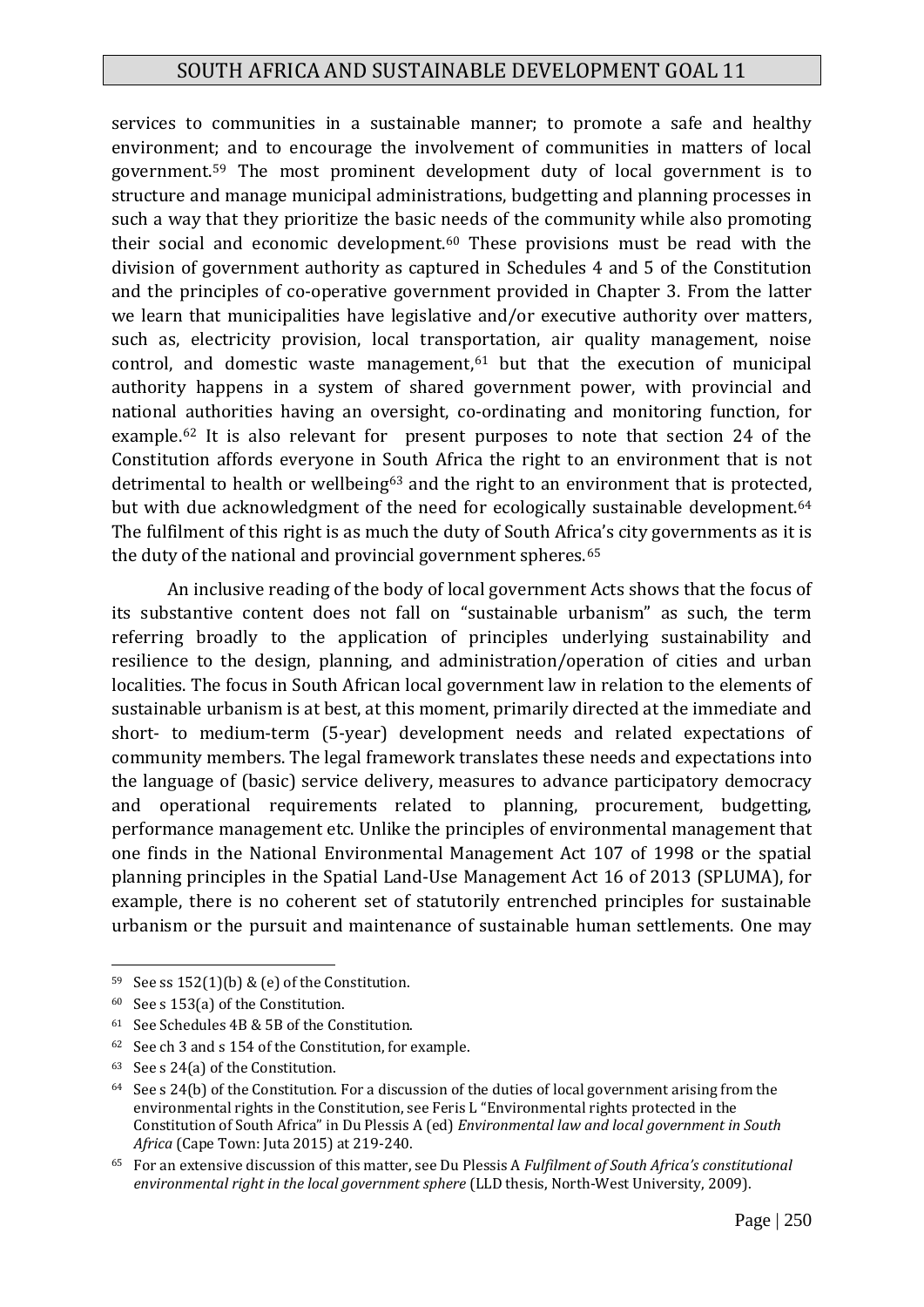argue, though, that SPLUMA contains principles relevant to the *design* and *planning* of sustainable cities.<sup>[66](#page-12-0)</sup> Yet there are no sustainable urbanism principles in law that also serve to direct the *administration* and *operation* of cities and other urban localities. In fact, even though the notion of developmental government has been adopted in both the Constitution and in the *White Paper on Local Government*, no guiding principles in law exist to direct its actual pursuit.

There is, however, reason for optimism considering the significant room to manoeuver the application of the *governance instruments* to be found in the local government law framework. Several of the legally devised governance instruments a) find indirect application to sustainable urbanism and, as such, b) may help to facilitate the pursuit of sustainable cities as per SDG 11. South African local government law provides for instruments that are designed to enable municipalities to govern well. Instruments, such as, the legally required risk management system, the integrated development plan (IDP) with its sector plans, the annual municipal budgets, the service delivery budget implementation plan (SDBIP), the performance management system (PMS), the supply chain management policy, the tariff policy, by-laws, and the internal audit plan of cities, are typical examples of governance instruments related to the objectives set by SDG 11 and the elements of sustainable urbanism. These instruments have application to sustainable urbanism and the pursuit of sustainable cities because of their objectives, their intended outcomes, or as a result of the role players in society and government that they involve. While a detailed analysis of every local governance instrument falls beyond the scope of this article, it would be relevant for present purposes to explain the usefulness of at least a few.

In terms of the MFMA, every municipality must have and maintain an effective, efficient and transparent system of risk management. This system is typically a legally required governance instrument. Risk identification must take place on a regular basis and a risk management policy must be adopted and implemented.[67](#page-12-1) While it is possible for the risk management system to be focussed exclusively on financial risk, good governance demands that risk be seen as broadly as possible, ie it must take an enterprise risk management view. A city's risk management system must ideally identify and address all risks that have the potential to disrupt the achievement of the city's strategic and operational objectives – including the pursuit of sustainable urbanism. These risks could typically include environmental risks, such as, water scarcity, droughts, floods, threats to the protection of ecosystem services and the loss of institutional memory relating to environmental management in the city, for example. These risks could further include risks related to the delayed identification of necessary open spaces, short-sighted spatial planning, fragmented transportation reform, and

<span id="page-12-0"></span><sup>66</sup> Some of the development principles in s 7 of SPLUMA include the principle of spatial justice, whereby land development procedures must include provisions that accommodate access to secure tenure and the incremental upgrading of informal areas, for example, and the principle of spatial sustainability, whereby land development must be promoted in locations that are sustainable and that limit urban sprawl. <u>.</u>

<span id="page-12-1"></span><sup>67</sup> See ss  $62(1)(c)(i)$  & 95(1)(c) of the MFMA.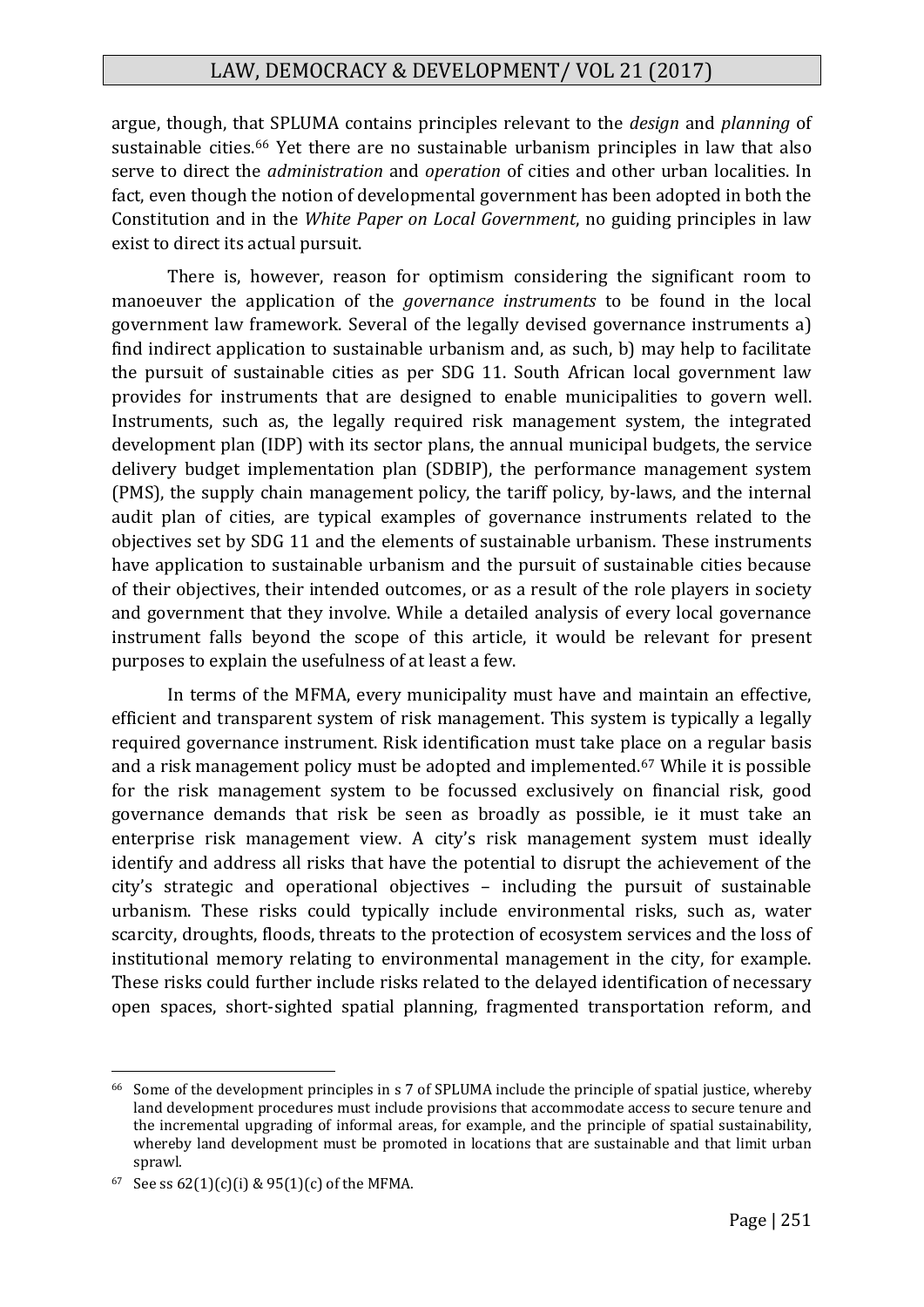infrastructure failure. It follows that a risk management plan could assist a city to avoid preventable regressions as far as efforts to achieve sustainable urbanism are concerned.

As explained earlier, developmental governance is the constitutional mandate of every city and municipality in the country. It speaks to the broad constitutional objective of local government to be developmental, and to the specific duty of municipalities to realize peoples' rights, including the rights in sections 24 (environment), 25 (property), 26 (housing) and 27(1)(b) (water) of the Constitution. A South African city's IDP is the instrument of choice for "development-oriented planning". In terms of the Systems Act, every municipality must adopt an IDP - the development and management planning instrument created in terms of law that "links, integrates and co-ordinates plans and takes into account proposals for the development of the municipality".[68](#page-13-0) Cities must implement their IDPs and all their affairs must be conducted consistent with it. The IDP is legally binding on all of the city's decision making and also on decisions and actions of others within its jurisdiction – eg local businesses, developers and the local community – provided that the commitments made in, and the duties created by, the IDP are discharged by means of additional instruments, such as, the city's policies, by-laws, action plans etc. The IDP guides the preparation of any action plans for the implementation of strategies identified by the city. The Systems Act provides the legal framework for the development, adoption, revision and implementation of a city's IDP and demands that the IDP be aligned with the plans of other municipalities as well as with relevant provincial and national plans. By the same token, it may be expected that any other plan of the city be aligned with its most recent IDP. The city's IDP must form the "policy framework" and the "general basis" for the its annual and other budgets. In other words, the IDP typically dictates what should be budgeted for in terms of development in a city in general. The Local Government: Municipal Planning and Performance Management Regulations of 2001 (the Regulations) determine in regulation 6 that the IDP must inform a city's annual budget, since the latter must be based on the city's development priorities, objectives, and performance targets – all of which must be captured in the IDP. In terms of the Systems Act and the Regulations, the IDP must reflect, for example: the city's vision for its long-term development, with special emphasis on the most critical development and internal transformation needs; an assessment of the existing level of development in the city, which must include the identification of communities within its jurisdiction which do not have access to basic municipal services such as water and sanitation; any investment initiatives of the city; and any development initiatives of an infrastructural, physical, social, economic and institutional kind. By law, several "sector plans" must also form part of the IDP. Some of the sector plans of a city to be included in the IDP typically include: the Disaster Management Plan; the Financial Plan; the Spatial Development Framework (SDF); the local Air Quality Management Plan; the local Waste Management

<span id="page-13-0"></span><sup>68</sup> See s 25(1) of the Systems Act. -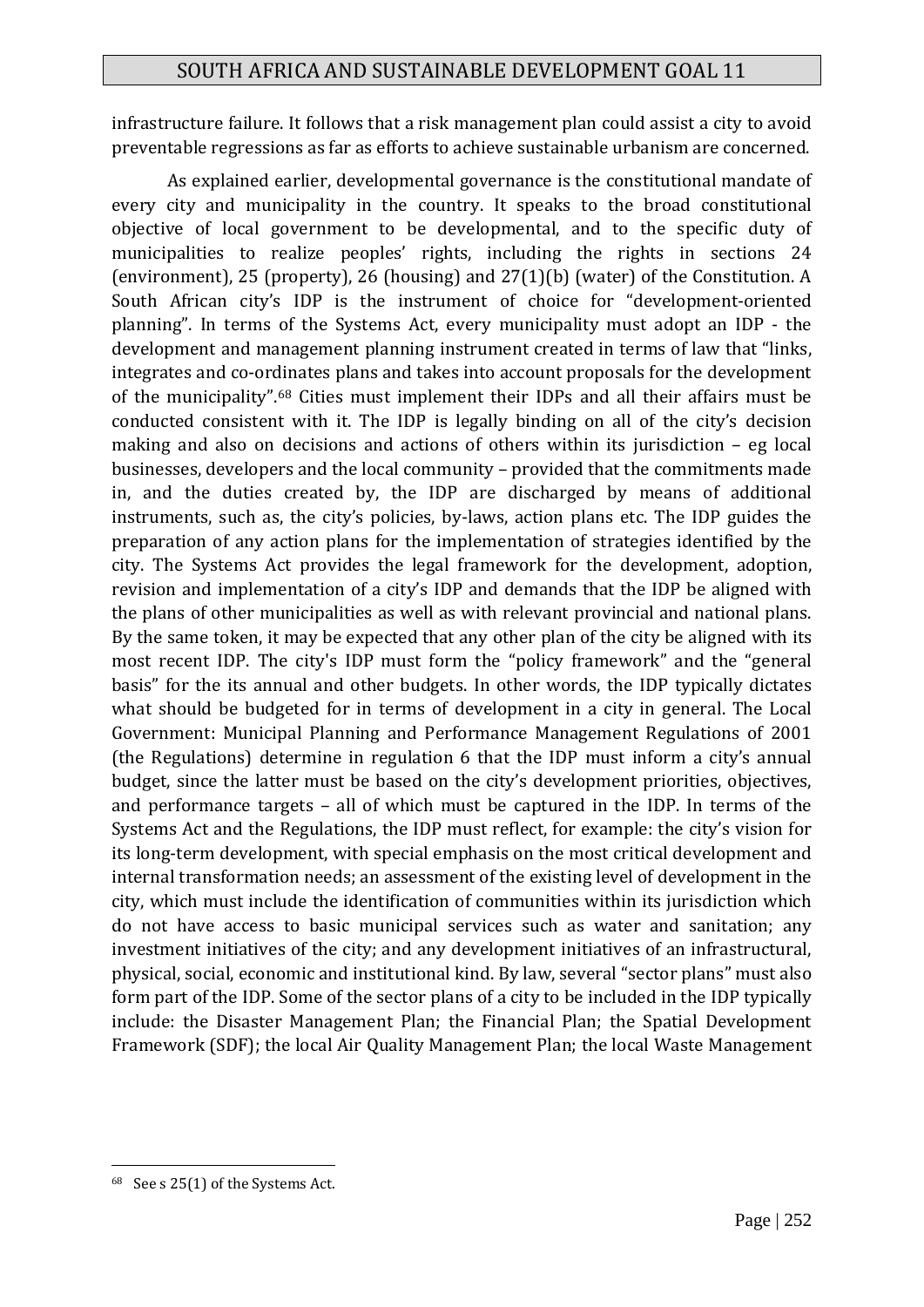Plan; the Water Services Development Plan; an Integrated Human Settlements Plan; an Integrated Transport Plan; and the Built Environment Performance Plan.[69](#page-14-0)

In the context of sustainable urbanism, the framework laws on local government with its provision for cert[ain](#page-14-1) governance instruments is accompanied by various relevant sector-specific laws. <sup>70</sup> These find general application across the three spheres of government and the focus is not on cities and human settlements per se. However, what one gathers from this collection of pieces of legislation is that the legislature sees a role for city governments (as representative of the urban domain) in the pursuit of *other* sector-specific objectives. This role takes the form of governor and the governed. <sup>71</sup> For example, the NEM: Waste Act demands that the construction of a new landfill site [or](#page-14-2) the upgrade of such a site m[ust](#page-14-3) be authorised by the relevant authorities (ie those 'governing' municipalities). <sup>72</sup> The gist of the objectives of the NEM: Biodiversity Management Act<sup>[73](#page-14-4)</sup> (read with the NEMA and the Constitution) suggests that the mandate of municipalities over biodiversity is far broader than simply overseeing municipal parks and beaches. Municipalities (as governors) are generally responsible for managing local nature reserves and conservation areas falling within their municipal boundaries.[74](#page-14-5) The Social Housing Act 16 of 2008 determines that in giving priority to the needs of low- and medium-income households in respect of social housing development, the local sphere of government must ensure that its housing programs are responsive to local housing demands, and special priority must be given to the needs of women, children, child-headed households, persons with disabilities and the elderly. Furthermore, cities (local government) must: support the economic development of low- to medium-income communities by providing housing close to jobs, markets and transport and by stimulating job opportunities to emerging entrepreneurs in the housing services and construction industries; ensure the social, physical and economic integration of housing development into existing urban and inner-city areas through the creation of quality living environments; and further ensure medium to higher density in respect of social housing development to ensure the economical utilization of land and services.[75](#page-14-6) The National Land Transport Act 5 of 2009 provides that the municipal sphere of government is responsible for developing land transport policy and strategy

<span id="page-14-0"></span><sup>69</sup> Follow the discussion on the IDP sector plans of environmental relevance in Nel JG, Du Plessis W & Du Plessis A "Instrumentation for local environmental governance" in Du Plessis A (ed) *Environmental law and local government in South Africa* (Cape Town: Juta 2015) at 111 &145-148. -

<span id="page-14-1"></span><sup>70</sup> Notably, the SPLUMA, the National Land Transport Act 5 of 2009, the National Energy Act 34 of 2008, the Infrastructure Development Act 23 of 2014, the National Environmental Management Act 107 of 1998, the Water Services Act 108 of 1997, the NEM: Air Quality Act 39 of 2004, the National Water Act 36 of 1998, the NEM: Waste Act 59 of 2008, the NEM: Biodiversity Act 10 of 2004, the National Housing Act 107 1997, and the Disaster Management Act 57 of 2002.

<span id="page-14-2"></span><sup>&</sup>lt;sup>71</sup> For an explanation of the idea that a municipality is both a governor and the governed, see Nel  $\overline{G}$ , Du Plessis A & Retief F "Key elements for municipal action" in Du Plessis A (ed) *Environmental law and local government in South Africa* (Cape Town: Juta 2015) 43-52.

<span id="page-14-3"></span><sup>72</sup> See s 19 of the NEM: Waste Act. For a detailed discussion see Alberts R "Waste" in Du Plessis A (ed) *Environmental law and local government in South Africa* (Cape Town: Juta 2015) 419-420.

<span id="page-14-4"></span><sup>73</sup> See s 2 of the NEM: Biodiversity Act.

<span id="page-14-5"></span><sup>74</sup> See the discussion in Paterson A "Biodiversity" in Du Plessis A (ed) *Environmental law and local government in South Africa* (Cape Town: Juta 2015) at 731.

<span id="page-14-6"></span><sup>75</sup> See s 2(1) of the Social Housing Act 16 of 2008.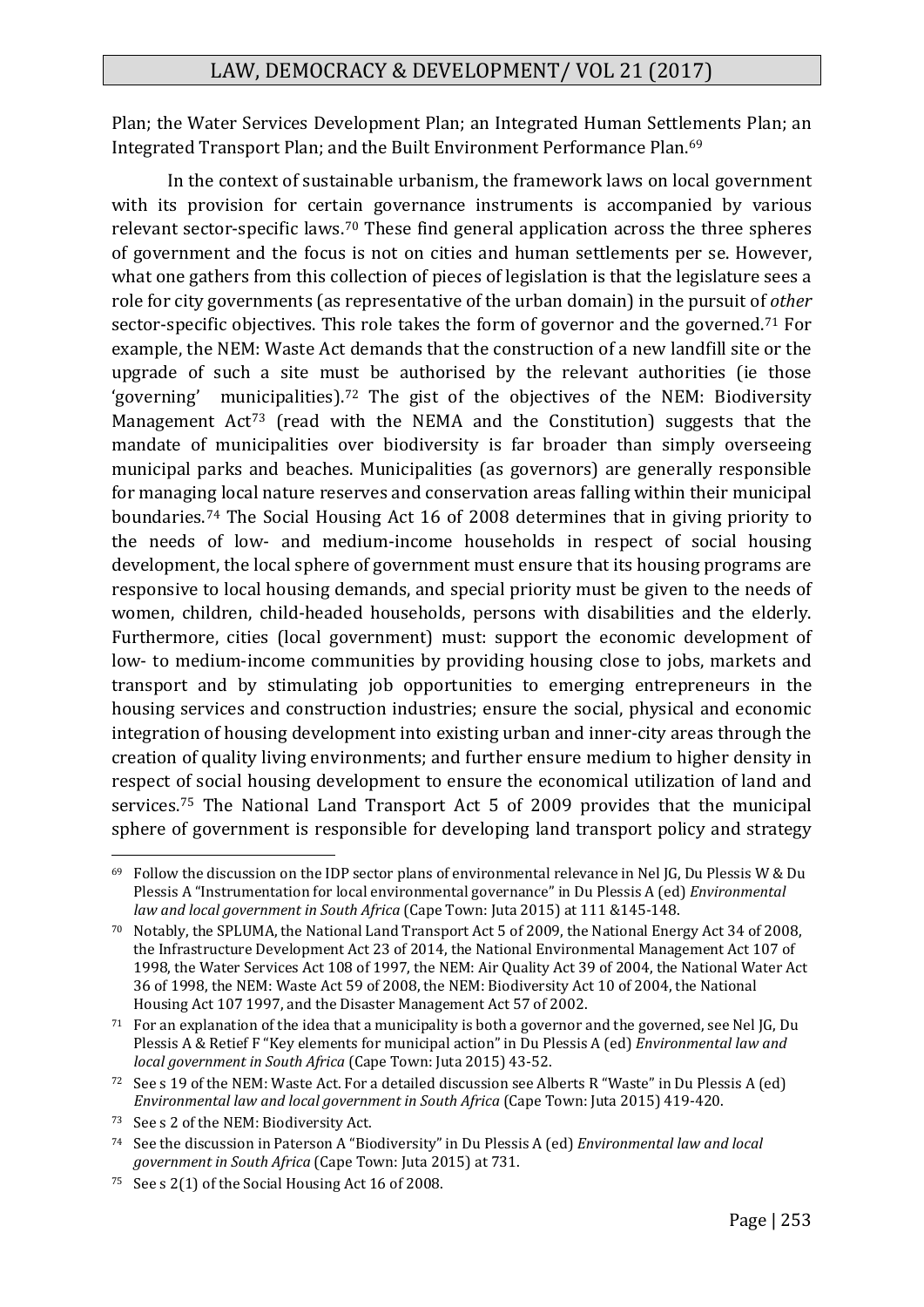within its area based on national and provincial guidelines, which includes its vision for the area and incorporates spatial development policies on matters such as densification and infilling as well as development corridors.[76](#page-15-0) Cities are further responsible for financial planning with regard to land transport within or affecting their area, with particular reference to transport planning, infrastructure, operations, services, maintenance, monitoring and administration, with due focus on the rehabilitation and maintenance of infrastructure.[77](#page-15-1) Cities are also responsible for developing, implementing and monitoring a strategy to prevent, minimize or reduce any adverse impacts of the land transport system on the environment in their area, to promote safety and security in public transport, and to conclude subsidized service contracts, commercial service contracts, and negotiated contracts with operators for services within their areas.<sup>[78](#page-15-2)</sup> These are but a few of the examples of the way in which existing sector law also covers matters of sustainable urbanism. The effectiveness of the governance for urban sustainability effort will however depend on application, dedication and the setting of priorities.

A general overview of the sector-specific laws shows that while bits and pieces of their provisions relate to some of the elements of sustainable cities, coherence is lacking. In other words, in the absence of principles for sustainable urbanism in its totality, local government law offers a scattered range of relevant provisions with very little consistency and explicit interlinkages. It should however be added that this fragmentation in the law does not render any of the mentioned governance instruments any less meaningful. The emphasis rather shifts to the need for application of the human mind, ie it is essentially the responsibility of champion officials and councillors in a municipality to identify, evaluate, combine and apply the available instrumentation in a fashion that fits a municipality's distinctive features and resources.

#### **3.2 The policy framework**

Since the commencement of the new democratic government system, South Africa has seen an explosion of new government policies in the area of "development". The *White Paper on Local Government* is the main national local government policy but has been followed since by various programmatic developments, eg the "Back to Basics Program" of the Department of Cooperative Government and Traditional Affairs in 2015. For present purposes, the most recent and insightful policy on urban human settlements is the Integrated Urban Development Framework and Implementation Plan (2016) (IUDF). The IUDF and its Implementation Plan must, however, be read with other national policies such as the *White Paper on Local Government* (1998), the *White Paper on the Energy Policy of the Republic of South Africa* (1998), the *White Paper on the Renewable Energy Policy of the Republic of South Africa* (2003), the *National Housing and Subsidy Policy Programs* (2010), the *National Climate Change Response White Paper*

<span id="page-15-0"></span><sup>&</sup>lt;sup>76</sup> See s  $11(1)(c)(i)$  of the National Land Transport Act.

<span id="page-15-1"></span><sup>&</sup>lt;sup>77</sup> See s  $11(1)(c)(v)$  of the National Land Transport Act.

<span id="page-15-2"></span><sup>78</sup> See ss 11(1)(c)(viii), (xiii) & (xxvi) of the National Land Transport Act 5 of 2009.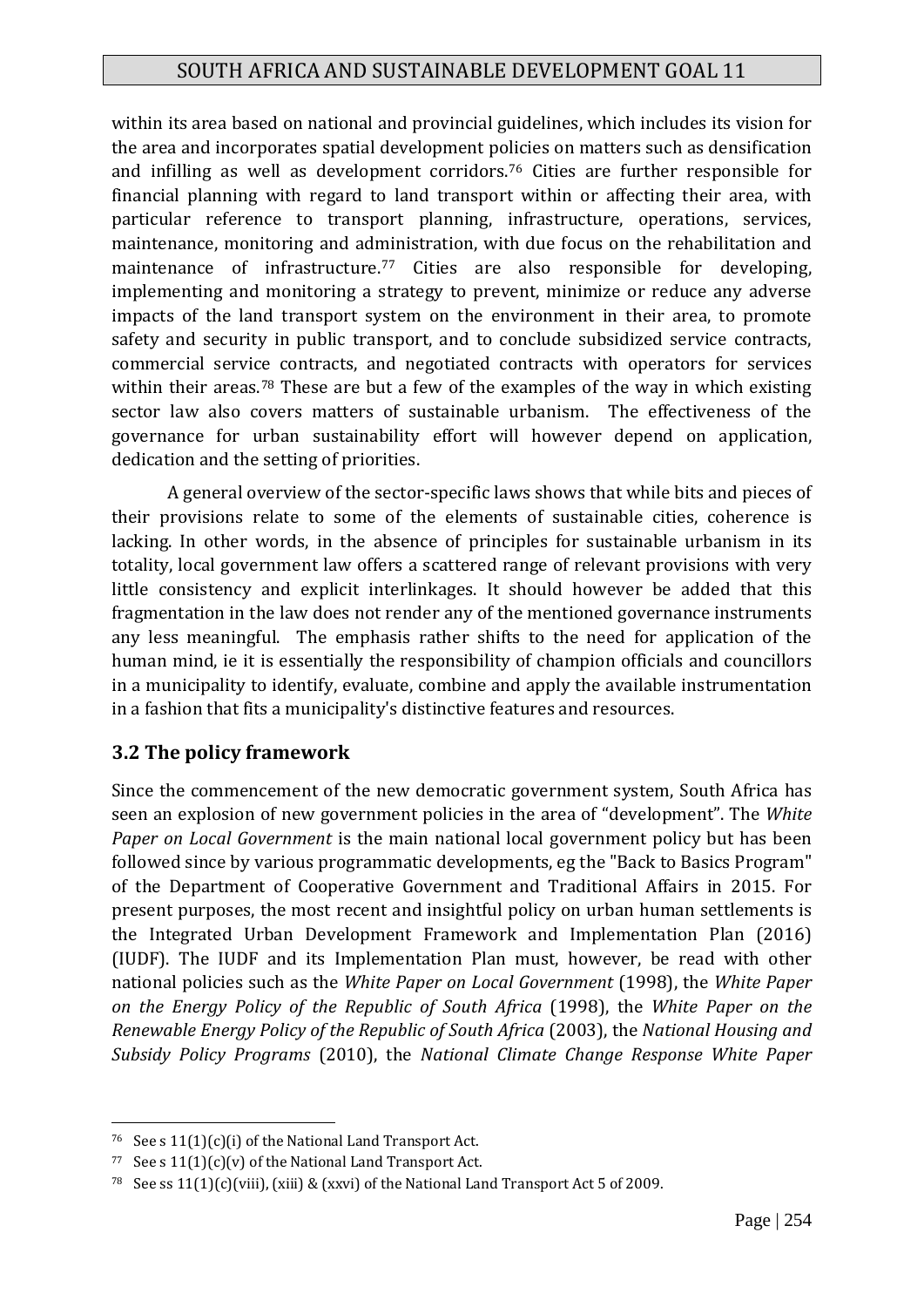(2011), the National Transport Master Plan (2010) and the overarching National Development Plan 2030 (2012).

The points in the IUDF and the accompanying policies that speak to sustainable urbanism are the following:

- The "outcomes which development local government seeks to achieve may differ over time". With the adoption of the Constitution and the initial policy framework, the key envisaged outcomes were: a) the provision of household infrastructure and services; b) the creation of livable, integrated cities, towns and rural areas; c) local economic development; and d) community empowerment and redistribution;[79](#page-16-0)
- Spatial transformation should be effected by steering urban growth towards a sustainable growth model of compact, connected and co-ordinated cities and towns;[80](#page-16-1)
- South Africa has different types of cities and towns, each with different roles and requirements;<sup>[81](#page-16-2)</sup>
- The transformative vision for South African cities and towns resulted in four strategic goals: spatial integration; inclusion and access; growth and governance;[82](#page-16-3)
- As a strategic goal, spatial integration refers to the forging of new spatial forms in settlement, transport, social and economic areas;<sup>[83](#page-16-4)</sup>
- As a strategic goal, inclusion and access refer to social and economic services. opportunities and choices;[84](#page-16-5)
- The strategic goal of growth refers to the harnessing of urban dynamism for inclusive, sustainable economic growth and development;<sup>[85](#page-16-6)</sup>
- As a strategic goal, governance denotes the enhancement of the capacity of the State and its citizens to work together to achieve spatial and social integration;<sup>[86](#page-16-7)</sup>
- The policy levers for the transformative vision for urban development in South Africa are: (a) integrated urban planning and management; (b) integrated transport and mobility; (c) integrated sustainable human settlements; (d) integrated urban infrastructure; (e) efficient land governance and management;

<span id="page-16-1"></span><span id="page-16-0"></span><sup>80</sup> IUDF at 7.

- <span id="page-16-3"></span><sup>82</sup> IUDF 8.
- <span id="page-16-4"></span><sup>83</sup> IUDF 8.
- <span id="page-16-5"></span><sup>84</sup> IUDF 8.
- <span id="page-16-6"></span><sup>85</sup> IUDF 8.
- <span id="page-16-7"></span><sup>86</sup> IUDF 8.

<sup>79</sup> Paragraph 2 of the *White Paper on Local Government*. -

<span id="page-16-2"></span><sup>81</sup> IUDF 8.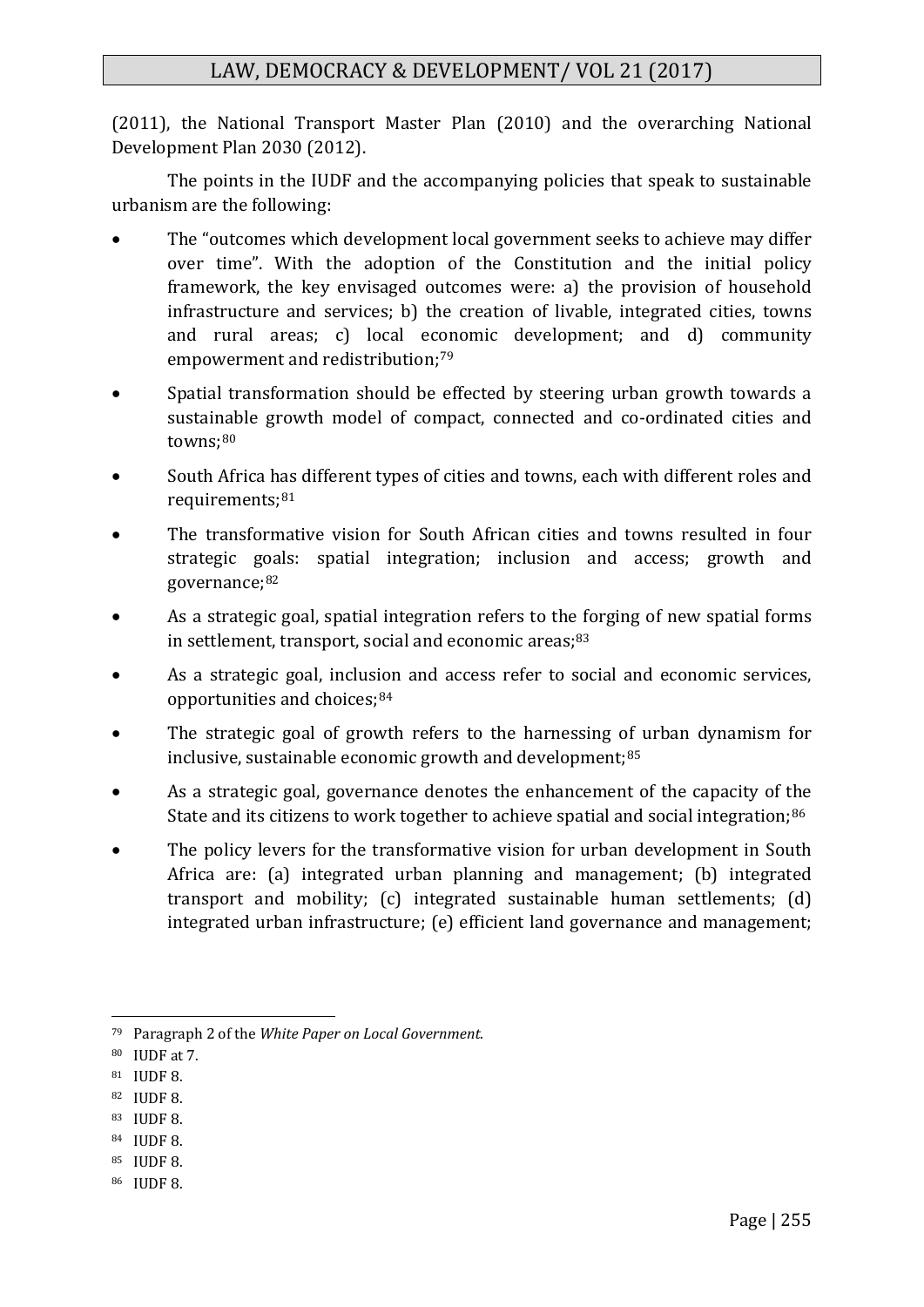(f) inclusive economic development; (g) empowered active communities; (h) effective urban governance; and (i) sustainable finances;<sup>[87](#page-17-0)</sup>

- In the sustainable urban development context there are cross-cutting issues such as rural-urban interdependencies, urban resilience, urban safety, and disaster risk reduction and mitigation measures; [88](#page-17-1)
- Cities must promote mixed use and mixed income development and should plan and invest to meet current and future land use and infrastructural needs for residential, commercial and industrial development;[89](#page-17-2)
- Cities must play a proactive role in addressing energy issues in the communities they represent;<sup>[90](#page-17-3)</sup>
- The easier points for renewable (non-coal based) energy are generally in the urban household and industrial sectors;<sup>[91](#page-17-4)</sup>
- Government's Social Housing Programme focuses mainly on achieving urban integration and upgrading and is applicable only in declared restructuring zones;[92](#page-17-5)
- Government acknowledges that there is a need to address the inequities of the apartheid-induced spatial frameworks of our cities and towns by promoting integration across income and population group divides;  $93$
- Government acknowledges that urban human settlements face several climate change challenges and these are exacerbated by "poor urban management" eg poor storm water drainage systems and urban-induced soil erosion causing flash flooding;[94](#page-17-7)
- Cities in South Africa are particularly vulnerable to climate change because they are slow to adapt to changes in the environment and, have entrenched dependencies on specific delivery mechanisms for critical services;<sup>[95](#page-17-8)</sup>
- To address the climate change vulnerability of South Africa's urban settlements, the government intends, for example, to investigate how to leverage opportunities presented by urban densification to build climate resilient urban infrastructure and promote behavioural change as part of urban planning and growth management and to "strengthen and enhance decision support tools and systems", such as, integrated planning, geographic information systems, and asset management components for public infrastructure. It is also the intention

<span id="page-17-0"></span><sup>87</sup> IUDF 8-10.

<span id="page-17-1"></span><sup>88</sup> IUDF 10.

<span id="page-17-2"></span><sup>89</sup> Paragraph 2.2 of the *White Paper on Local Government* (1998).

<span id="page-17-3"></span><sup>90</sup> *Energy Policy of the Republic of South Africa* (1998) 98.

<span id="page-17-4"></span><sup>91</sup> *White Paper on the Renewable Energy Policy of the Republic of South Africa* (2003) i.

<span id="page-17-5"></span><sup>92</sup> National Housing and Subsidy Policy Programs (2010) 12.

<span id="page-17-6"></span><sup>93</sup> National Housing and Subsidy Policy Programs (2010) 10.

<span id="page-17-7"></span><sup>94</sup> *National Climate Change Response White Paper* (2011) 21.

<span id="page-17-8"></span><sup>95</sup> *National Climate Change Response White Paper* (2011) 21.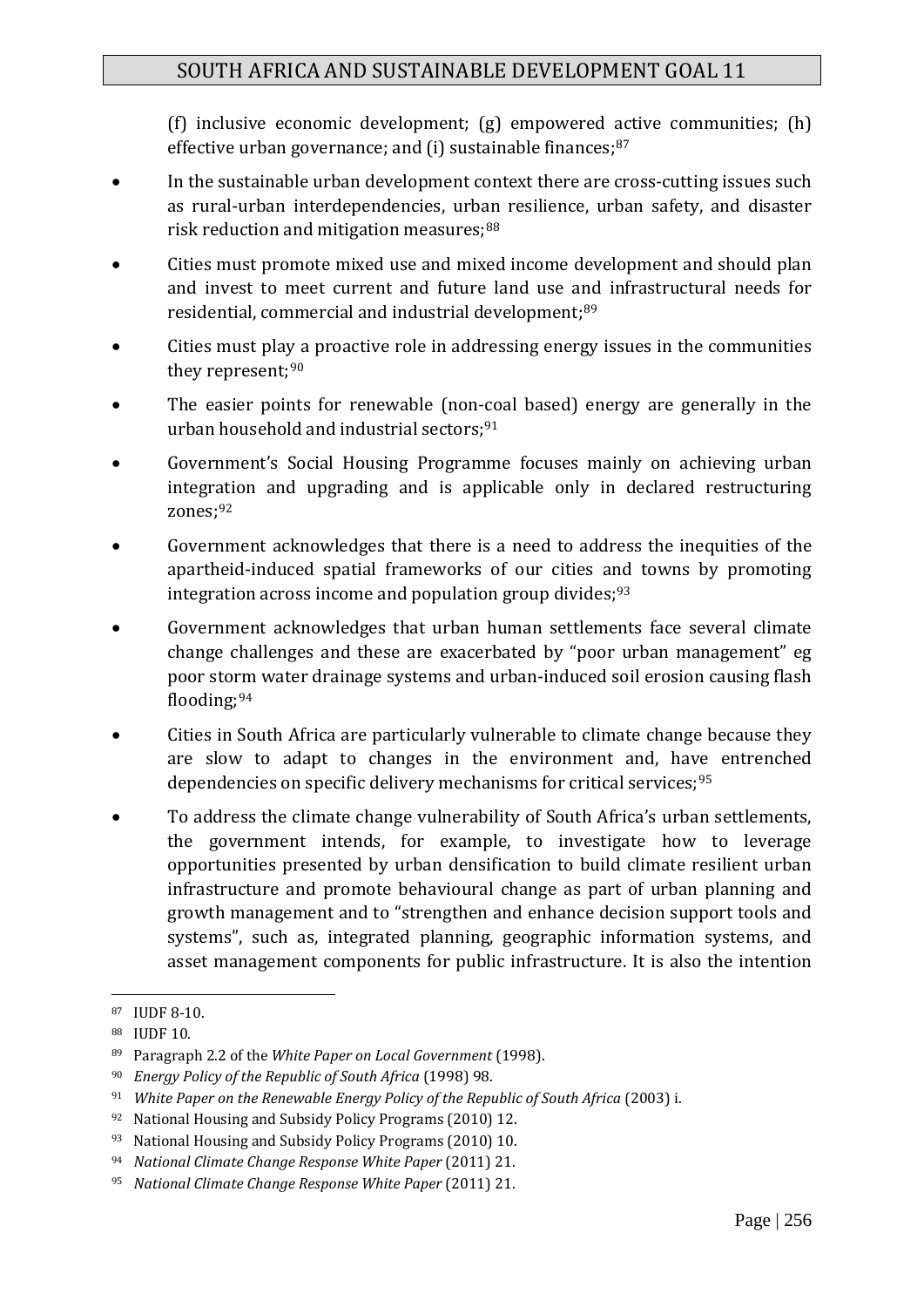to ensure that land-use zoning regulations are enforced and that urban land-use planning considers the impacts of climate change and the need to sustain ecosystem services; [96](#page-18-0)

- The government is of the view that in supporting the notion of "smart cities", transit-oriented developments will be able to support the requirements of public transport in that they create spatial density and attract regenerative development around public transport corridors that help build passenger numbers. "Transit-oriented developments" in this context refers to mixed-use residential and commercial areas designed to maximize access to public transport and to incorporate features to encourage the use of public transport;<sup>[97](#page-18-1)</sup>
- The government admits that limited integrated land use and public transport planning is taking place in South Africa and that public transport does not play a big enough role in supporting accessibility and mobility objectives. Public transport roll-out is also admitted to be constrained by a lack of institutional capacity;[98](#page-18-2)
- One of the critical actions of government set for the period up until 2030 is the development of new spatial norms and standards – densifying cities, improving transport, locating jobs where people live, upgrading informal settlements, and fixing housing market gaps; [99](#page-18-3)
- According to government, providing sustainable transport services that are efficient and inclusive is inextricably linked to the need for spatial change in South Africa's cities and improvement in related transport corridors;<sup>[100](#page-18-4)</sup>
- The State will review its housing policies to better realise constitutional housing rights, ensure that the delivery of housing is to be used to restructure towns and cities and strengthen the livelihood prospects of households;<sup>[101](#page-18-5)</sup>
- Towns and cities are connected in varying degrees into wider urban systems and their development reflects global and local forces. Economic activity is becoming consolidated in the largest cities;[102](#page-18-6) and
- Despite slower urbanisation than in other parts of Africa, another 7.8 million people will be living in South African cities in 2030 and a further 6 million by 2050, putting pressure on municipalities to deliver services. A large proportion of new urban residents will be poor, reflecting a phenomenon referred to as the urbanisation of poverty.[103](#page-18-7)

<span id="page-18-0"></span><sup>96</sup> National Climate Change Response White Paper (2011) 22.

<span id="page-18-1"></span><sup>97</sup> National Transport Master Plan (2010) para 11.2.

<span id="page-18-2"></span><sup>98</sup> National Transport Master Plan (2010) para 11.2.

<span id="page-18-3"></span><sup>99</sup> National Development Plan 2030 (2012) 34.

<span id="page-18-4"></span><sup>100</sup> National Development Plan 2030 (2012) 188.

<span id="page-18-5"></span><sup>101</sup> National Development Plan 2030 (2012) 259.

<span id="page-18-6"></span><sup>102</sup> National Development Plan 2030 (2012) 266.

<span id="page-18-7"></span><sup>103</sup> National Development Plan 2030 (2012) 266.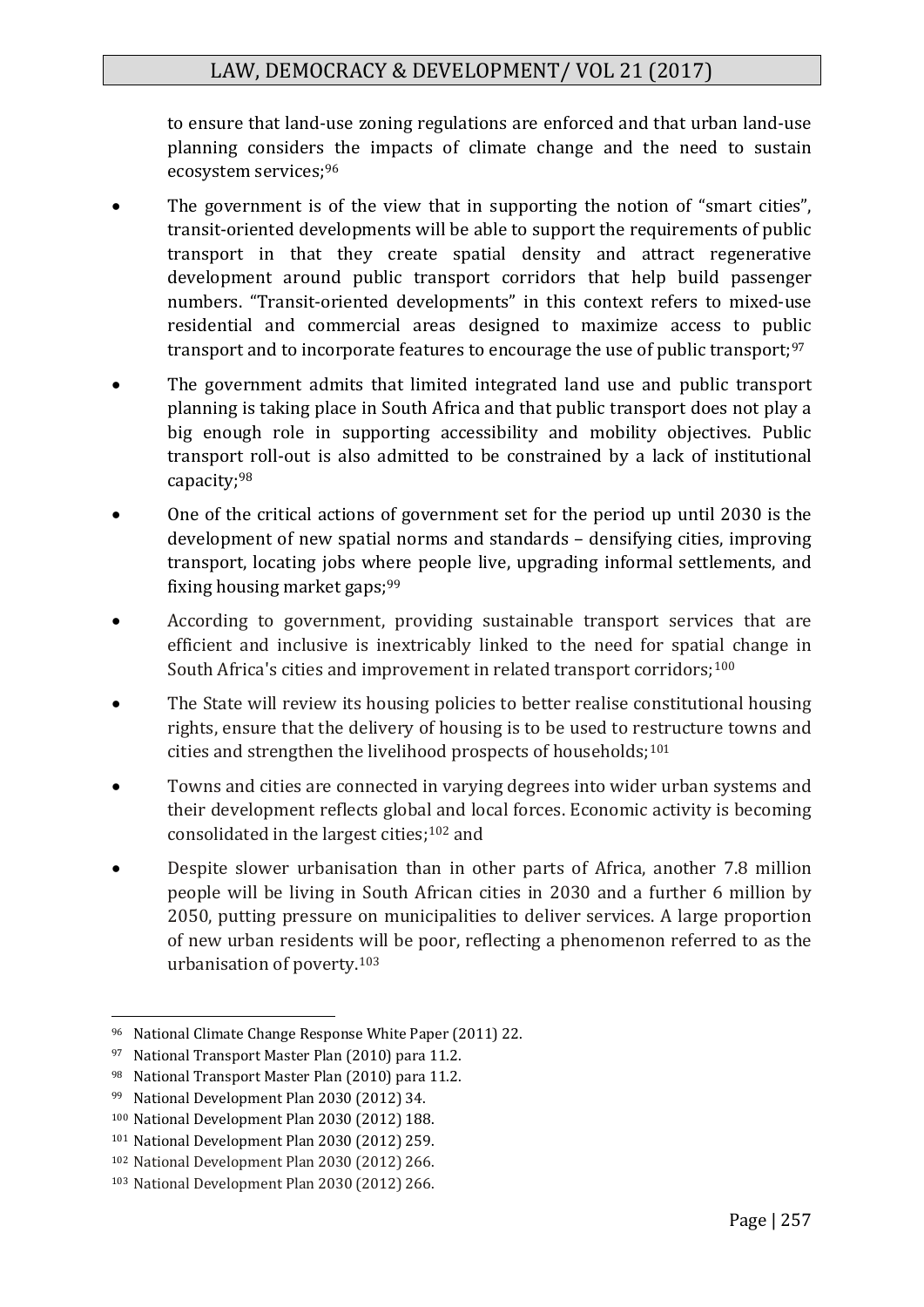#### **3.3 A matter of relative (reasonable) compatibility?**

Motivating the imperative to [cre](#page-19-0)ate the sustainable city is the need to provide human societies with basic securities.<sup>104</sup> In South Africa, this need remains more real than ever. Sustainable urbanism must however be understood in geographical, social, political and legal contexts. It must [als](#page-19-1)o be acknowledged that "sustainable urbanism" is an arena of competing discourses.<sup>105</sup> One discourse sees the urban environment as a technical issue of air and water pollution, to be addressed through the use of new technology and market adjustments. Others view the urban environment as a backdrop to urban inequality and alienation, where the solution lies in social justice movements and progressive politics. A third discourse points to the "green" end of the spectrum – a city solely reliant on handmade bicycles and local organic food, for example. The point being, as indicated b[y Ra](#page-19-2)vetz, that "one person's sustainable future utopia, appears to be another's dystopia". <sup>106</sup> It follows that sustainable urbanism and the pursuit of sustainable cities<sup>[107](#page-19-3)</sup>

"must be informed not by a vision of a city of maps and statistics, but rather by an analysis of the city as it is experienced by urban dwellers, with the difficulties and opportunities that cities offer for sustaining our livelihoods and providing for our well-being. Recognizing this gap between the reality and its representation is necessary, as ideas of urban sustainability and eco-cities are often informed by visions of ideal cities (most often Western cities) and driven by objectives or large-scale technological investments, which do not reflect the complex realities of life in cities around the world, nor the challenges and opportunities specific to cities of the Global South."

Sustainable Development Goal 11 offers the world a norm to work towards in the next 13 years. It is as unfair to compare the urban context of South Africa with that of Norway as it is to compare that of Uganda with Germany, for example. Development contexts, urban realities and the design and functioning of government systems differ immensely. An acknowledgment of which is pervasively absent from the wording of SDG 11. As Wilson and Smith state: "(A)lthough local government capacity in African cities has generally improved in recent decades, the priority for state reform in Africa has been primarily focused on national governments and political legitimacy".<sup>[108](#page-19-4)</sup> It may be different on other continents and it may perhaps not even be true for each and every African country. Any reflection on the achievements or obstacles in the pursuit of SDG 11 must be sensitive towards the local distinctiveness and actual context of each urban area.

All of the above said, South Africa has committed to the SDGs and to SDG 11 specifically, which means that the country must at least question the suitability of its urban development laws, policies and related governance practices. A thorough

<span id="page-19-0"></span><sup>104</sup> Pizarro (2016) 110.

<span id="page-19-1"></span><sup>105</sup> Ravetz J "Sustainable urban futures: Contested transitions and creative pathways" in Archer K & Bezdecny K (eds) *Handbook of cities and the environment* (Cheltenham: Edward Elgar 2016) 119.

<span id="page-19-2"></span><sup>106</sup> Ravetz (2016) 119.

<span id="page-19-3"></span><sup>107</sup> Guibrunet L & Castán Broto V "Towards an urban metabolic analysis of the informal city" in Archer K & Bezdecny K (eds) *Handbook of cities and the environment* (Cheltenham: Edward Elgar 2016) 167.

<span id="page-19-4"></span><sup>108</sup> Wilson RH & Smith TG "Urban resilience to climate change challenges in Africa" in Archer K & Bezdecny K (eds) *Handbook of cities and the environment* (Cheltenham: Edward Elgar 2016) 208.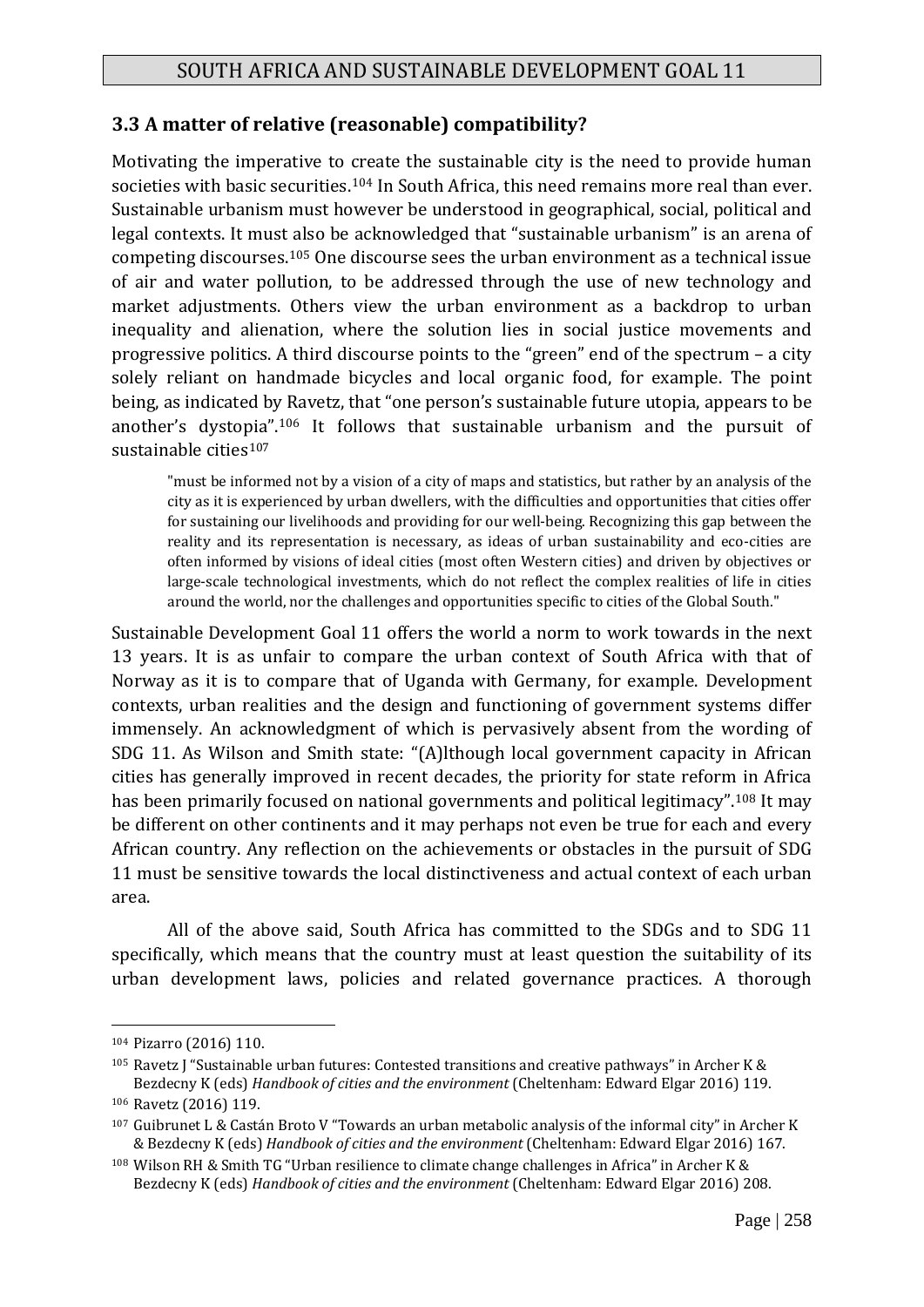investigation into local governance practice falls beyond the scope of this article's methodology and focus. From the review of national local government and other law relevant to urban development, it appears as if the focus truly falls on "developmental local government" with several glances towards aspects of the more inclusive notion of "sustainable urbanism". There is not much in the legal framework *per se* that commits city governments to bioregionalism, green infrastructure, open space biodiversity networks and improved mobility, but there are a significant number of principles and provisions on urban form, land use, density, and transportation, for example. Yet even where a matter, such as, green infrastructure is not expressly provided for, some of the local government instruments eg budgets, supply chain management policies and IDPs, may be (and should ultimately be) cleverly utilized to push forward the development of green infrastructure. The same holds for using municipalities' planning authority in terms of the SPLUMA and the Constitution to push for projects aimed at bioregionalism. I am therefore of the view that most of the SDG 11 objectives and the elements of sustainable urbanism can successfully be married with the substantive provisions in, or the functionality of, the governance instruments created in terms of existing statutory law.

Despite some of the policies being almost two decades old, the urban policy framework in South Africa is submerged in visions and ideals that speak to aspects covered in SDG 11 and the distinct elements of urban sustainability. As one may expect, the policy framework tends to put emphasis on South Africa's unique needs and urban contexts, and may be seen to prioritize issues, such as, urban form, density, transportation reform and service delivery, above matters, such as, bioregionalism, green infrastructure, and open space biodiversity networks. The urban policy framework in South Africa complements most of what is envisaged in SDG 11 while also focussing on and prioritising (laudably so) what the people of the country desire, eg improved housing, livebility and urban safety.

While this assessment may come across as particularly optimistic, it is important to mention that the urban law and policy framework of South Africa is at most a regulatory and visionary patchwork. What we have for the pursuit of sustainable cities and sustainable urbanism at the moment is a framework that comprises miscellaneous and incongruous parts. For this reason one can say that the existing local government law and policy framework is reasonably compatible with the sustainable city objective contained in SDG 11, with some areas being underplayed (eg issues of bioregionalism) and others receiving repetitive attention (eg the need for changes in urban form). On paper and as a matter of principle, South African municipalities have the necessary authority and the instrumentats to do what SDG 11 envisions for all cities and urban localities across the world. Failures in performance can hardly be ascribed to a poor or lacking law and policy framework which is an incredibly important advantage – one which many countries of the world do not have.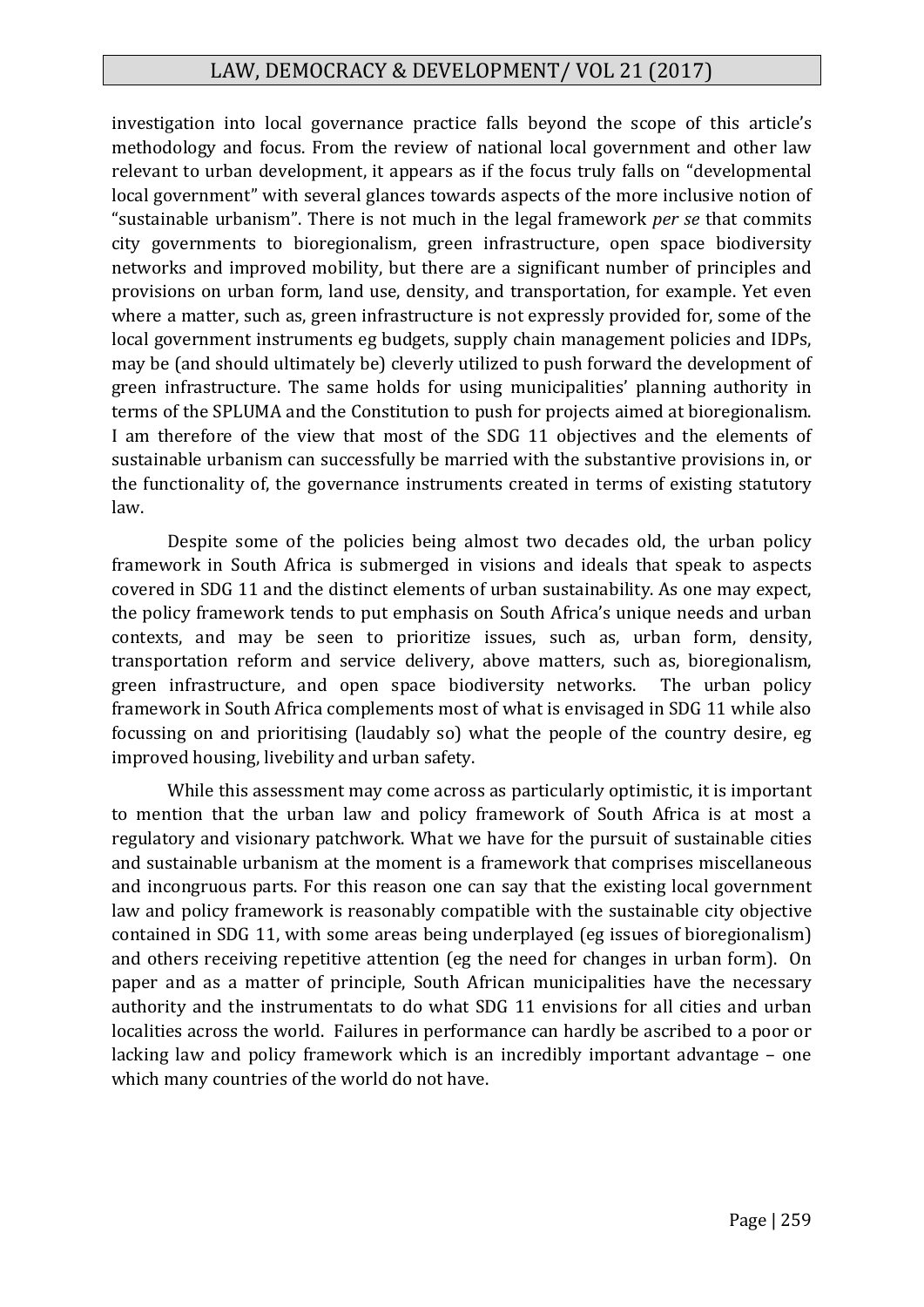#### **4 CONCLUSION: 2015, 2030 AND THE YEARS IN-BETWEEN**

There are highly complex forces behind the urban problems underlying unsustainable development, such as, air pollution, inadequate housing and human settlement infrastructure, poor waste and water management, natural resource protection, inadequate transport systems, the lack of sustainable access to electricity, and the effective reduction of the risk of disaster. Goal 11 introduced a limited number of subsidiary targets and indicators for sustainable urban governance or sustainable urbanism, which is essentially a vast and complex domain. One of the operational difficulties with Goal 11 is that there are no standardized metrics to track progress with its inherent objectives. No indicators have been developed to also reflect the *quality* of city policies or plans together with *quantitative* measures eg improved access to adequate housing and access to affordable and safe transport. Enormous differences in the challenges facing cities and the resources available to deal with them mean that the principles of and benchmarks for universality, integration and transformation as suggested in Goal 11 will have to be realized and met differentially within and across nations. Country- and city-specific targets and indicators will have to be agreed upon in a wider framework of reporting on progress in terms of this Goal. Be that as it may, the overarching focal points in SDG 11, translated into matters one may expect city governments and municipalities in South Africa to address in future, are more or less clear. What is not self-evident, though, is how to approach local governance in order to achieve the overarching and subsidiary, more "tangible" objectives set in SDG 11.

The South African government is of the view that in the next 30 years rapid urbanization and rural depopulation are likely to be the key factors in determining demographic trends.[109](#page-21-0) South Africa is slightly more urban than the global average with about 60 per cent of the population urbanized, and this is projected to be about 70 per cent with a total population of 58.5 million by 2030.[110](#page-21-1) The projection is thus that by 2030 nearly three out of every five persons in the country will live in urban areas – in the likes of the City of Johannesburg and beyond. This "will have implications for planning, infrastructure, and the delivery of basic services including an increasing demand for housing".[111](#page-21-2) From the perspective of sustainable urbanism and the pursuit of sustainable cities, the time between now and 2030 counts. How, then, to best chart some of the expected challenges in meeting the SDG 11 2030 deadline?

From the literature on how to improve micro- and macro- government systems one gets a sense of what will have to happen in South Africa between now and 2030. It has been stated that the "'urban challenge' is ultimately a political one since political regulation of our relationships with na[tur](#page-21-3)e in cities is a question of democracy, governance, and the associated politics", <sup>112</sup> and that it is about the ideological and logical tension between what is and what ought to be.<sup>[113](#page-21-4)</sup> Political will is bound to be

<u>.</u>

<span id="page-21-0"></span><sup>109</sup> Department of Human Settlements (2015) 12.

<span id="page-21-1"></span><sup>110</sup> Department of Human Settlements (2015) 12.

<span id="page-21-2"></span><sup>111</sup> Department of Human Settlements (2015) 12.

<span id="page-21-3"></span><sup>112</sup> Davidson & Gleeson (2016) 415.

<span id="page-21-4"></span><sup>113</sup> Davidson & Gleeson (2016) 416.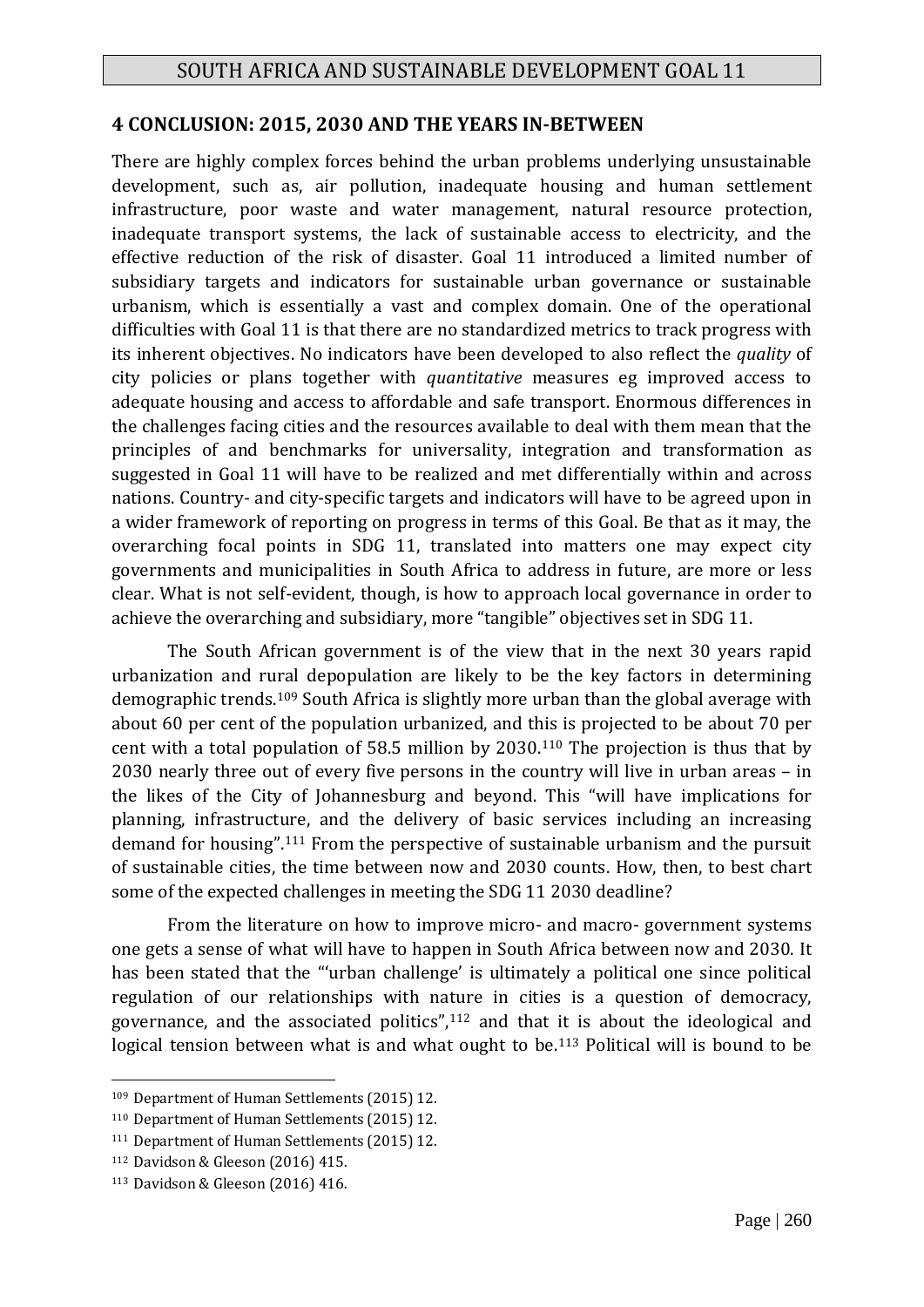critical. The urban reality across the world has resulted in a discourse that focuses on challenges and limitations, but the SDGs suggest that we should not be held hostage to a discourse that limits our sense of the possible - in South Africa or elsewhere. Goal 11 calls for mindshifts at various levels. In the light of the existence of various inherent conflicts of interest and various potential implementation challenges, the need for institutional and legal reform and the adaptation of governance systems will be necessary. For one, sustainable urbanism requires a change in how municipal councillors, administrations and communities understand the dynamics of and the linkages between (a) urbanization, (b) the unique workings of cities and their governing councils and (c) global governance in the big picture of the pursuit of sustainable development. Burns and Bottelier remind us, in a metaphorical manner:

"It is tempting to regard local commons as ultimately less important than the policies made by more concentrated centers of power at regional, national and international levels. Quite the contrary. Just as any complex ecosystem depends on the most ordinary organisms – plankton in the oceans, microscopic bacteria within animals, as well as the intermediate, organically connected systems – so any efforts to secure large-scale or planetary commons will depend on the creation of effective 'scale linking' systems."[114](#page-22-0)

The city in South Africa is an important and real strategic space for "the direct and brutal confrontation between forces" that are both destructive *to* the natural and living environment and increasingly acutely needed *for* urban sustainability and viability.[115](#page-22-1) To govern within any strategic space requires a well-thought-out, negotiated and consolidated approach to governance. It requires a vision and strategies to attain it (things that one typically finds in policy documents), but it also requires legally embedded principles for decision-making and governance instruments with legal force and standing in law to be able to enforce actual outcomes. While such principles may not yet be well articulated, some of the existing structures created in terms of local government law and the range of governance instrumentation encapsulated in local government, environmental, fiscal, housing, health and other laws, can and should be used to map onto SDG 11.

Goal 11 is about safe, sustainable, resilient and inclusive urban localities for this world, a goal which in my view should be understood in relation to the subject matter itself - but the actual starting point is the sustainability, safety, resilience and inclusiveness of the micro-governance system of the frontier space itself. In South Africa as elsewhere a sub-national scale of intervention by co-global governors (our cities) is necessary - intervention that requires spatially targetted planning (eg at city and at the peri-urban level) as well as various other actions across the three spheres of government. South African cities themselves remain however at the helm of driving grassroots level progress and change. They are fortunate to have, for the most part, an enabling law and policy framework, but this framework is void of tangible, concrete and measurable national targets for sustainable urbanism. National spatial planning law contains principles relevant to the design and planning of sustainable cities but there

<u>.</u>

<span id="page-22-0"></span><sup>114</sup> Weston BH & Bollier D *Green governance: ecological survival, human rights, and the law of the commons*  (Cambridge: Cambridge University Press 2013) 236.

<span id="page-22-1"></span><sup>115</sup> See Sassen (2013) 249.